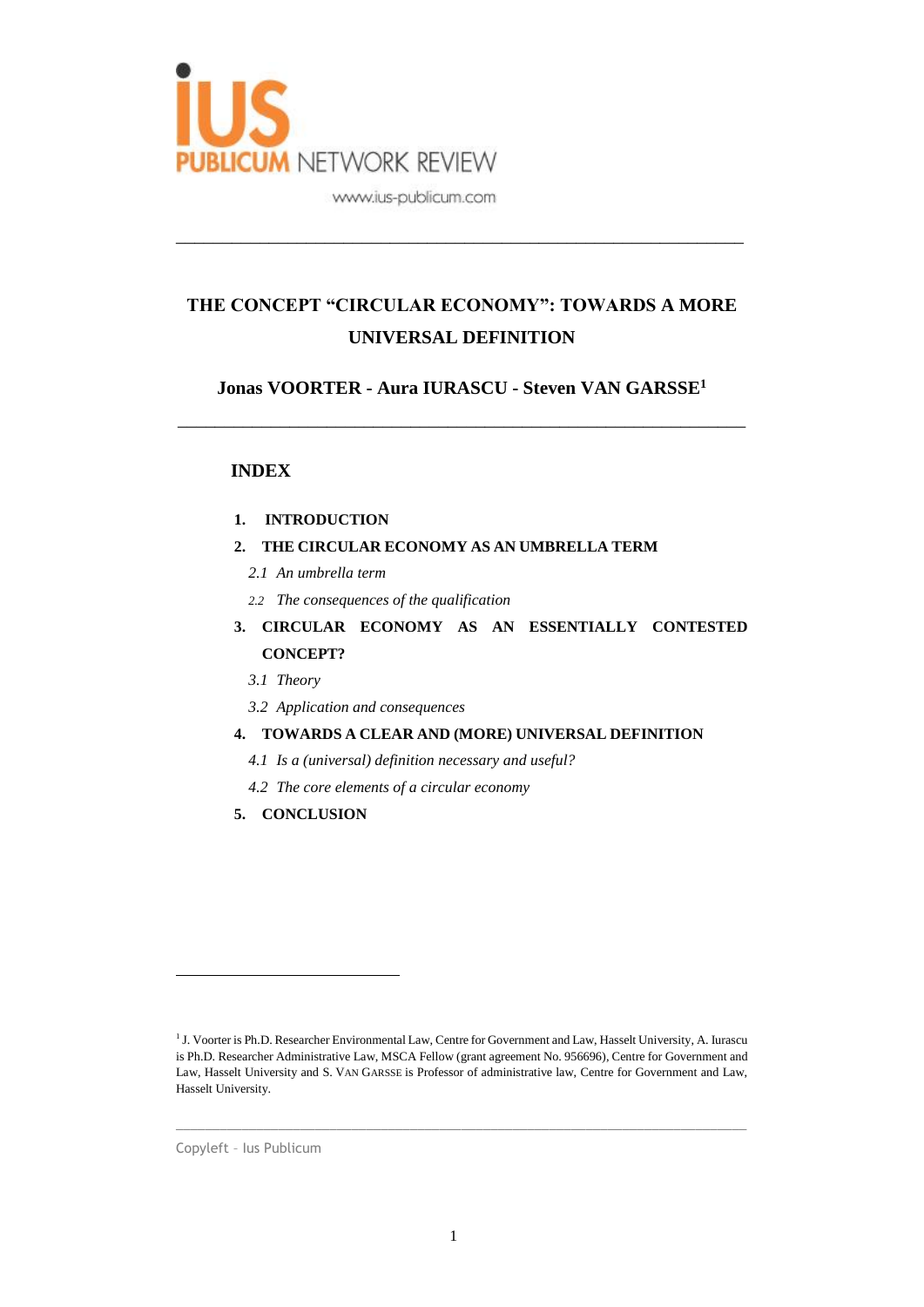

### **1. INTRODUCTION**

The transition to a circular economy is gaining traction. Both on the international<sup>2</sup>, European<sup>3</sup> and the national level (e.g. Germany and China)<sup>4</sup> initiatives are being taken globally to leave the current linear economic model (take – make – waste) behind in favour of a circular economy where the value of products, materials and resources is maintained in the economy for as long as possible, and the generation of waste minimised.<sup>5</sup> Although there is a great amount of enthusiasm around the concept of a circular economy, (scientific) research on the topic is still in its infancy.

\_\_\_\_\_\_\_\_\_\_\_\_\_\_\_\_\_\_\_\_\_\_\_\_\_\_\_\_\_\_\_\_\_\_\_\_\_\_\_\_\_\_\_\_\_\_\_\_\_\_\_\_\_\_\_\_\_\_\_\_\_

This article is focused on the definition of the concept "circular economy". This contribution first addresses the definition of circular economy and the qualification of the concept as an umbrella term. In fact, the importance of a good definition for (legal) practice is undeniable. If a legislator, by way of illustration, were to choose to reduce the selling rights or to grant subsidies in the event of circular demolition and reconstruction, both the consumer, contractor and notary need to know what the legislator understands by a 'circular' demolition and construction process. <sup>6</sup> The question rises if a good definition is feasible. Is

 $\_$  , and the set of the set of the set of the set of the set of the set of the set of the set of the set of the set of the set of the set of the set of the set of the set of the set of the set of the set of the set of th

Copyleft – Ius Publicum

<sup>2</sup> UNITED NATIONS, "The 17 goals"[, https://sdgs.un.org/goals.](https://sdgs.un.org/goals)

<sup>&</sup>lt;sup>3</sup> Communication from the Commission to the European parliament, the council, the European economic and social committee and the committee of the regions concerning *'Fit for 55': delivering the EU's 2030 Climate Target on the way to climate neutrality*, COM(2021) 550; Communication from the Commission to the European parliament, the council, the European economic and social committee and the committee of the regions concerning a *new Circular Economy Action Plan for a cleaner and more competitive Europe*, COM(2020) 98.

<sup>4</sup> Germany: Gesetz zur Neuordnung des Kreislaufwirtschafts- und Abfallrechts, 24 februari 2012. China: The Circular Economy Promotion Law, 29 augustus 2008;

<sup>5</sup> Communication from the Commission to the European parliament, the council, the European economic and social committee and the committee of the regions concerning *an EU action plan for the Circular Economy (Closing the loop)*, COM(2015) 614, 2.

<sup>6</sup> The current Flemish legislation on selling and registration rights isn't really clear at the moment on the subject of circular ambitions: K. ZEE, J. VOORTER, *Verlaagd tarief in het verkooprecht bij sloop en herbouw. Een uitbreiding op losse schroeven*, *NjW* 2021, afl. 441, 330 – 337.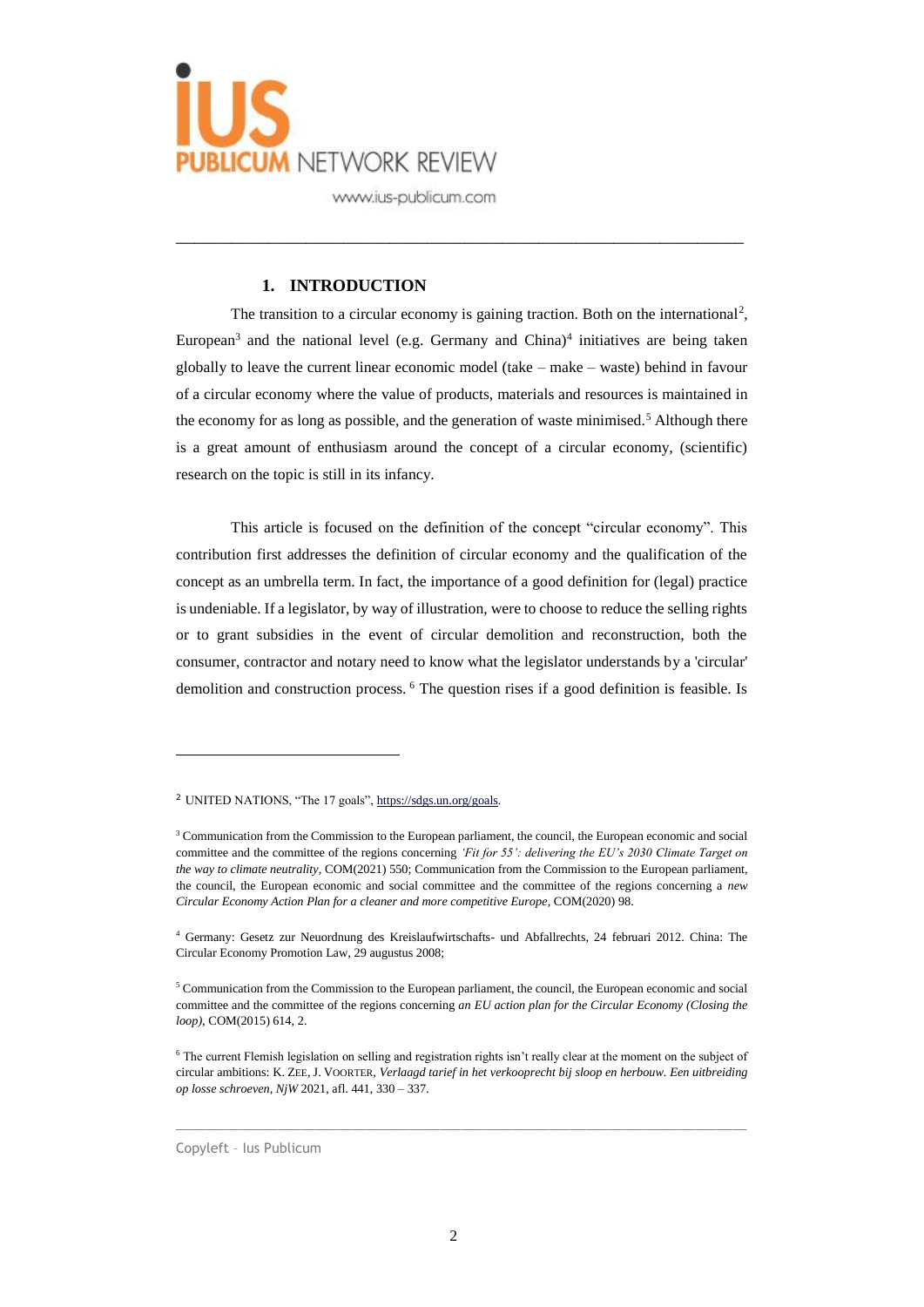

circular economy not to be considered as an essentially contested concept? This is discussed in the second part of this article. After a brief presentation of the general conditions of application, the theory is applied to the concept of the circular economy in order to establish whether providing a definition is possible at all. In a third part, after explaining why there is any need, a more universal description or definition is put forward. Within this analysis the authors have examined legislation in France, the Netherlands, Belgium and Romania.

\_\_\_\_\_\_\_\_\_\_\_\_\_\_\_\_\_\_\_\_\_\_\_\_\_\_\_\_\_\_\_\_\_\_\_\_\_\_\_\_\_\_\_\_\_\_\_\_\_\_\_\_\_\_\_\_\_\_\_\_\_

#### **2. THE CIRCULAR ECONOMY AS AN UMBRELLA TERM**

#### **2.1** *An umbrella term*

The Ellen Macarthur Foundation characterizes the circular economy as "*an industrial system that is restorative or regenerative by intention and design […]. It replaces the 'end-of-life' concept with restoration, shifts towards the use of renewable energy, eliminates the use of toxic chemicals, which impair reuse, and aims for the elimination of waste through the superior design of materials, products, systems, and, within this, business models*" 7

This definition albeit a popular one<sup>8</sup> lacks certain key elements of the circular economy concept, such as the paradigm shift the transition to a circular economy entails or

 $\_$  , and the set of the set of the set of the set of the set of the set of the set of the set of the set of the set of the set of the set of the set of the set of the set of the set of the set of the set of the set of th

Copyleft – Ius Publicum

<sup>7</sup> Ellen Macarthur Foundation, "Towards the circular economy: Economic and business rationale for an accelerated transition", 2013, [www.ellenmacarthurfoundation.org/assets/downloads/publications/Ellen-MacArthur-](https://www.ellenmacarthurfoundation.org/assets/downloads/publications/Ellen-MacArthur-Foundation-Towards-the-Circular-Economy-vol.1.pdf)[Foundation-Towards-the-Circular-Economy-vol.1.pdf,](https://www.ellenmacarthurfoundation.org/assets/downloads/publications/Ellen-MacArthur-Foundation-Towards-the-Circular-Economy-vol.1.pdf) 7.

<sup>8</sup> For example: D. PETOSA, *Bouwen in een circulaire economie. Een benadering vanuit het privaat aannemingsrecht*, in E. MEES, Y. MUSSCHEBROECK (eds.), *Overheidsopdrachten voor werken en private aannemingsovereenkomsten: capita selecta*, Limal, Anthemis, 2021, 262; B. VERHEYE, *Toekomst van de circulaire vastgoedeconomie, TPR* 2019, 111 -113; A. VAN VAERENBERGH, F. LEYMAN, *"Product als dienst"-overeenkomsten, een stap in de richting van een circulaire economie*, *MER* 2019, afl. 1, 21; V. MAK, *Consumentenbescherming bij servitisation*, *TPR* 2019, afl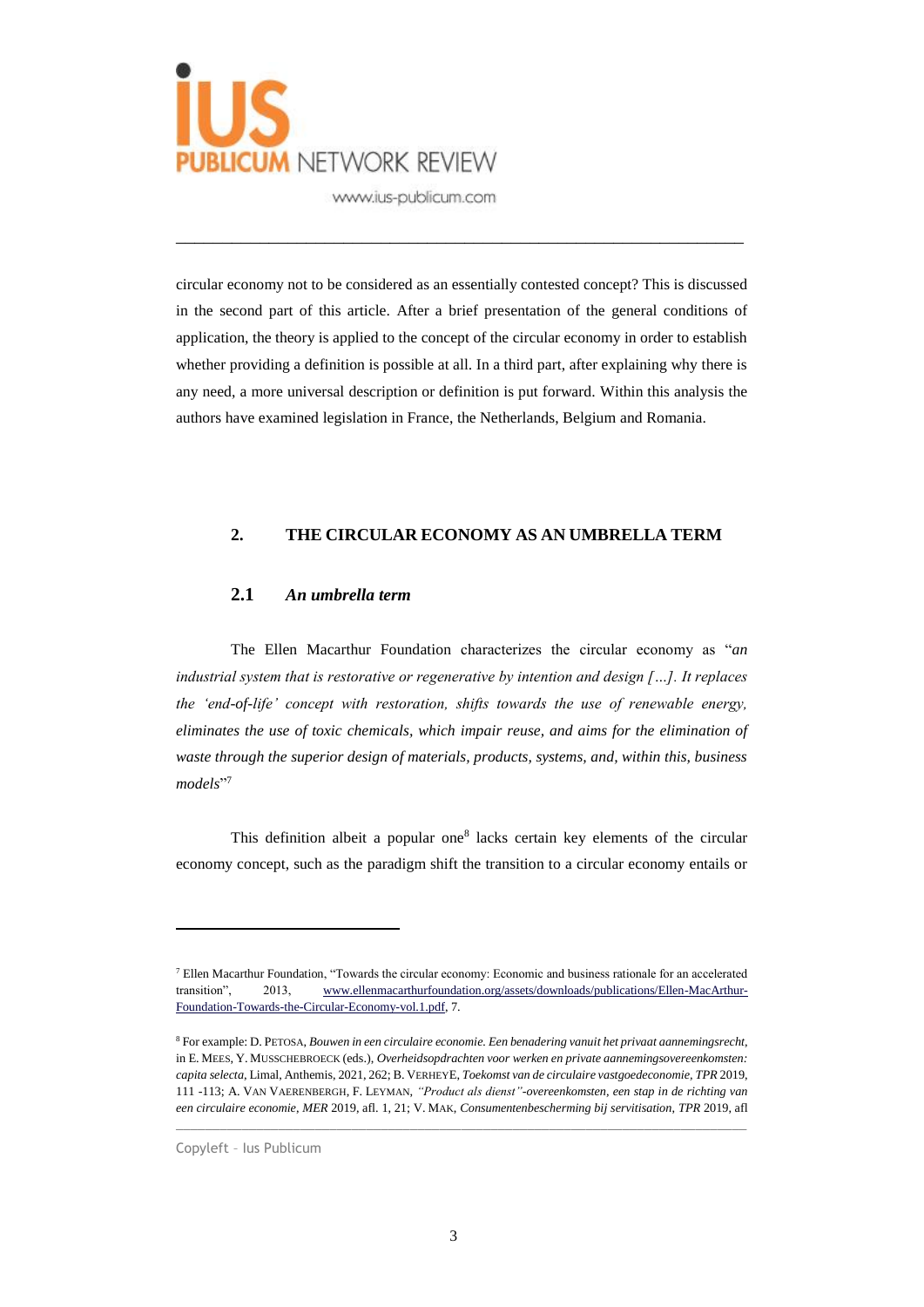

the consumer perspective (*infra*). In fact, the term 'circular economy' appears to be a collection of different ideas and concepts and therefore an umbrella concept. <sup>9</sup> After all, the circular economy is influenced by ideas such as Cradle to Cradle, Industrial Ecology, Biomimicry, Performance Economy, Blue Economy<sup>10</sup>, Natural Capitalism, Industrial Capitalism, etc. <sup>11</sup> For example, the Cradle to Cradle idea uses the 'biological metabolism' as a model to also develop a 'technical metabolism'. Within these 'metabolisms', product components can be designed for continuous recovery and reuse as biological or technical nutrients.<sup>12</sup> The cyclical course of the circular economy follows from this. The 'Performance' Economy', a notion developed by Stahel, wants to shift the focus from the purchase of products to their use by consumers (in which the company is encouraged to market

\_\_\_\_\_\_\_\_\_\_\_\_\_\_\_\_\_\_\_\_\_\_\_\_\_\_\_\_\_\_\_\_\_\_\_\_\_\_\_\_\_\_\_\_\_\_\_\_\_\_\_\_\_\_\_\_\_\_\_\_\_

 $\_$  , and the set of the set of the set of the set of the set of the set of the set of the set of the set of the set of the set of the set of the set of the set of the set of the set of the set of the set of the set of th

Copyleft – Ius Publicum

<sup>3-4, 783</sup> en B. KEIRSBILCK, E. TERRYN, E. VAN GOOL, *Consumentenbescherming bij servitisation en productdienst-systemen (PDS)*, *TPR* 2019, afl. 3-4, 826; J. HART, K. ADAMS, J. GIESEKAM, D. DENSLEY TINGLEY, F. POMPONI, *Barriers and drivers in a circular economy: the case of the built environment*, *Science Direct – 26th CIRP Life Cycle Engineering (LCE) Conference*, Amsterdam, Elsevier 2019, 619; M. GEISSDOERFER, P. SAVAGET, N. M.P. BOCKEN, E.J. HULTINK, *The circular economy – A new sustainability paradigm*, in *Journal of Cleaner Production* 2017, afl. 143, 759. Some of these articles also refer to the definition of the European Commission in: Communication from the Commission to the European Parliament, the Council, the European Economic and Social Committee and the Committee of the Regions on *Closing the loop – An EU action plan for the Circular Economy*, COM(2015) 614, 2.

<sup>9</sup> F. BLOMSMA, G. BRENNAN, *The emergence of circular economy. A new framing around prolonging resource productivity*, in *Journal of industrial ecology* 2017, vol. 21, afl. 3, 604. Also in: M. BORRELLO, S. PASCUCCI, L. CEMBALO, *Three propositions to unify circular economy research: a review*, *Sustainability* 2020, afl. 12, 5; Ciraig, "Circular Economy: A critical literature review of concepts", 2015, [http://www.ciraig.org/pdf/CIRAIG\\_Circular\\_Economy\\_Literature\\_Review\\_Oct2015.pdf,](http://www.ciraig.org/pdf/CIRAIG_Circular_Economy_Literature_Review_Oct2015.pdf) 64;

<sup>10</sup> G. PAULI, *Blauwe economie: versie 2.0*, Amsterdam, Nieuw Amsterdam, 2017, 384p.

<sup>11</sup> A. SACCHI HOMRICH, G. GALVAO, L. GAMBOA ABADIA, M. M. CARVALHO, *The circular economy umbrella: Trends and gaps on integrating pathways*, in *Journal of Cleaner Production* 2018, afl. 175, 527; M. GEISSDOERFER, P. SAVAGET, N. M.P. BOCKEN, E.J. HULTINK, *The circular economy – A new sustainability paradigm*, in *Journal of Cleaner Production* 2017, afl. 143, 759; J. KORHONEN, A. HONKASALO EN J. SEPPÄLÄ, *Circular Economy: the concept and its limations*", in *Ecological Economics* 2018, afl. 143, 39; Ellen Macarthur Foundation, "Schools of Thought"[, https://www.ellenmacarthurfoundation.org/circular-economy/concept/schools-of-thought.](https://www.ellenmacarthurfoundation.org/circular-economy/concept/schools-of-thought)

<sup>12</sup> M. BRAUNGART EN W. MCDONOUGH, *Cradle to Cradle. Afval = voedsel*, Heeswijk, Search Knowledge, 2010, 129; Ellen Macarthur Foundation, "Schools of Thought", [https://www.ellenmacarthurfoundation.org/circular](https://www.ellenmacarthurfoundation.org/circular-economy/concept/schools-of-thought)[economy/concept/schools-of-thought.](https://www.ellenmacarthurfoundation.org/circular-economy/concept/schools-of-thought)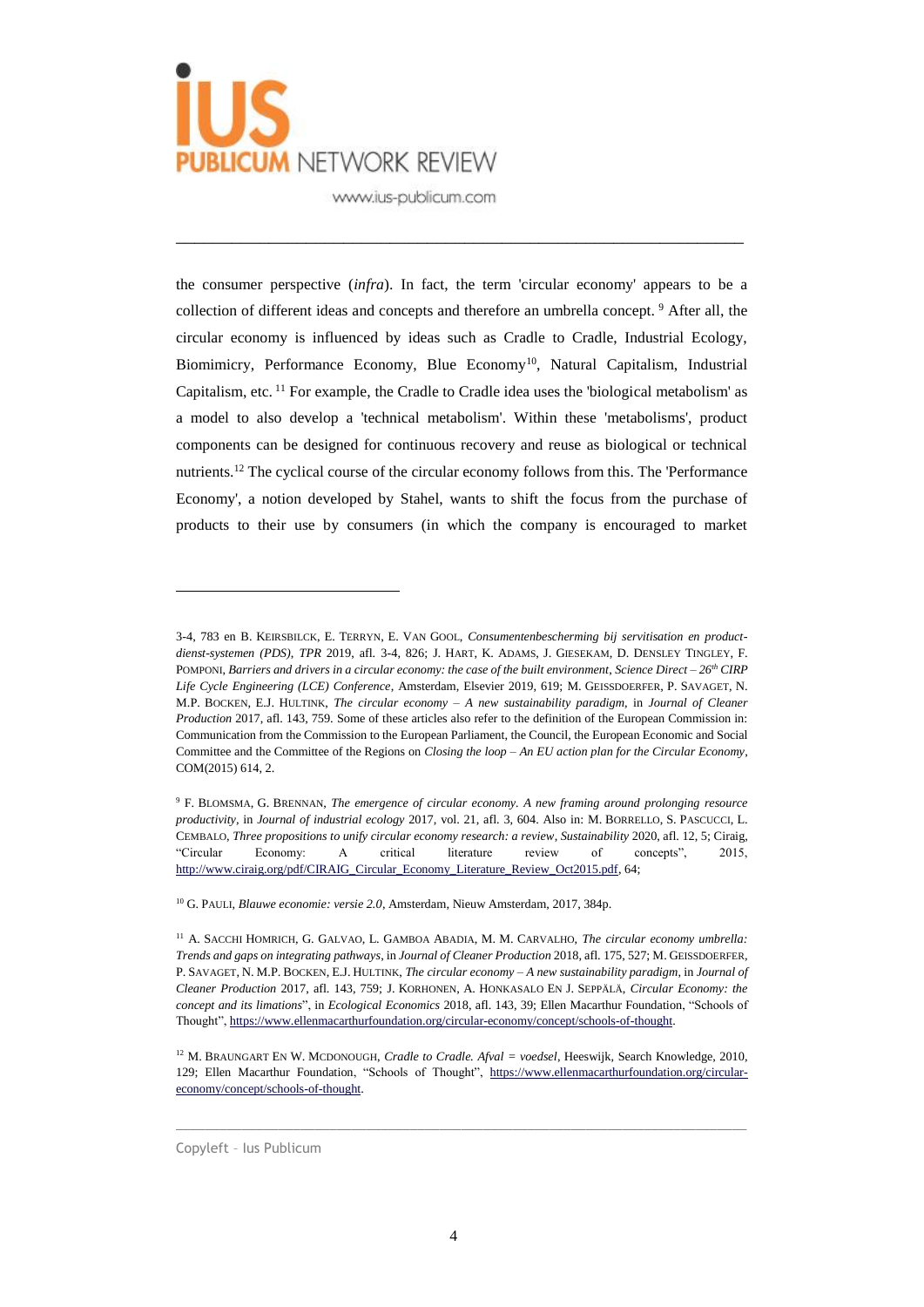

sustainable and resistant products as a service).<sup>13</sup> The fact that the circular economy focuses on the ecological aspect as well as the economic component is reflected in the theory of 'Natural Capitalism'. According to this theory, protecting the biosphere can go hand in hand with making profits and increasing competitiveness, e.g. by making the use of raw materials more efficient and productive.<sup>14</sup>

\_\_\_\_\_\_\_\_\_\_\_\_\_\_\_\_\_\_\_\_\_\_\_\_\_\_\_\_\_\_\_\_\_\_\_\_\_\_\_\_\_\_\_\_\_\_\_\_\_\_\_\_\_\_\_\_\_\_\_\_\_

### **2.2** *The consequences of the qualification*

The fact that the concept "circular economy" is an umbrella term has two consequences: 1) umbrella concepts can serve as a catalyst for further knowledge acquisition and research to fill an existing knowledge gap and 2) umbrella concepts all develop in a similar way.<sup>15</sup> In the context of this paper, it is mainly the second element that is interesting.

The development of an umbrella concept normally goes through four different phases: 1) a period of enthusiasm in which everyone welcomes the emergence of the new umbrella term - that connects recently unrelated ideas and concepts - with great interest; 2) the period in which the validity of the umbrella concept is challenged. In this second period, there are a lot of possible definitions and there is no real framework available in which the new concept can function; 3) further work tries to give the concept further (theoretical)

 $\_$  , and the set of the set of the set of the set of the set of the set of the set of the set of the set of the set of the set of the set of the set of the set of the set of the set of the set of the set of the set of th

Copyleft – Ius Publicum

<sup>13</sup> Product Life Institute, [http://www.product-life.org/en/node.](http://www.product-life.org/en/node) 

<sup>14</sup> A. SACCHI HOMRICH, G. GALVAO, L. GAMBOA ABADIA, M. M. CARVALHO, *The circular economy umbrella: Trends and gaps on integrating pathways*, in *Journal of Cleaner Production* 2018, afl. 175, 527.

<sup>15</sup> P.M. HIRSCH, D. Z. LEVIN, *Umbrella advocates versus validity police: A life-cycle model*, in *Organization Science*  1999, vol. 10 , afl. 2, 204 -205.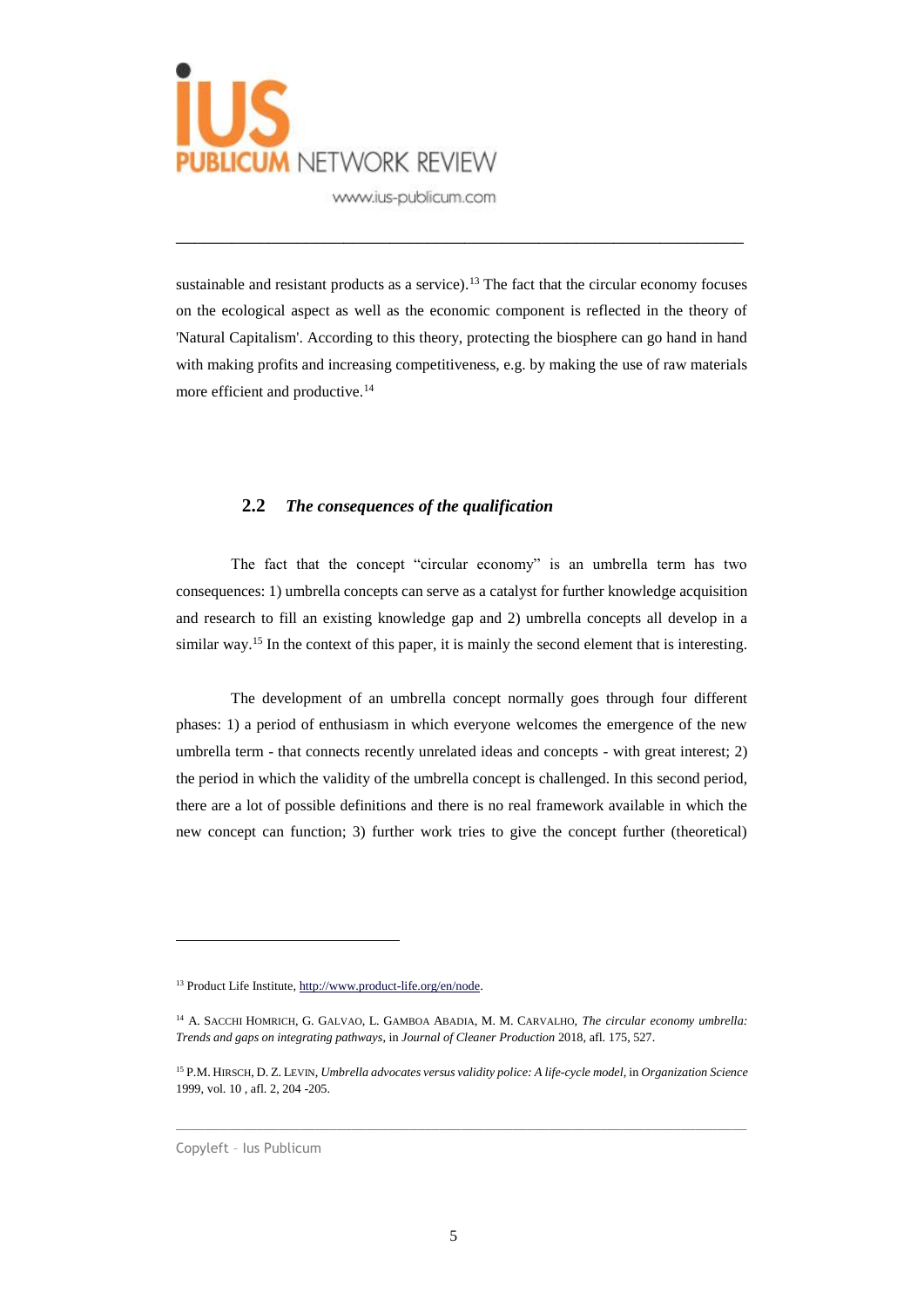

support after which the concept 4) collapses, develops as a coherent concept or remains a contested concept (permanent issue).<sup>16</sup>

\_\_\_\_\_\_\_\_\_\_\_\_\_\_\_\_\_\_\_\_\_\_\_\_\_\_\_\_\_\_\_\_\_\_\_\_\_\_\_\_\_\_\_\_\_\_\_\_\_\_\_\_\_\_\_\_\_\_\_\_\_



Picture 1: Development trajectory of the umbrella term "circular economy"<sup>17</sup>

Scholars conclude that the circular economy is currently in the second phase ('validity challenge period'). <sup>18</sup> This period would imply, among other things, that there is currently still a great deal of uncertainty about the concept of "circular economy". This does appear to be the case.<sup>19</sup> However, this raises the question whether the concept of "circular economy" is not an "essentially contested concept" and therefore, by definition, cannot be defined. Considering the similar course of development of umbrella concepts, this would mean that the future of the circular economy does not necessarily look very bright, $20$  and legal uncertainty will remain.

 $\overline{a}$ 

 $\_$  , and the set of the set of the set of the set of the set of the set of the set of the set of the set of the set of the set of the set of the set of the set of the set of the set of the set of the set of the set of th

Copyleft – Ius Publicum

<sup>&</sup>lt;sup>16</sup> HIRSCH and LEVIN argue that this development trajectory is similar to the life cycle of products, technologies and industries: P.M. HIRSCH, D. Z. LEVIN, *Umbrella advocates versus validity police: A life-cycle model*, cit., 204.

<sup>17</sup> F. BLOMSMA, G. BRENNAN, *The emergence of circular economy. A new framing around prolonging resource productivity*, in *Journal of industrial ecology* 2017, vol. 21, afl. 3, 607.

<sup>18</sup> *Id*., 610.

<sup>19</sup> JULIAN KIRCHHERR ET AL., *Conceptualizing the Circular Economy: An Analysis of 114 Definitions 221*, (2017).

<sup>&</sup>lt;sup>20</sup> Bear in mind that the lack of an adequate definition is merely one of the elements which can influence the development trajectory of an umbrella term.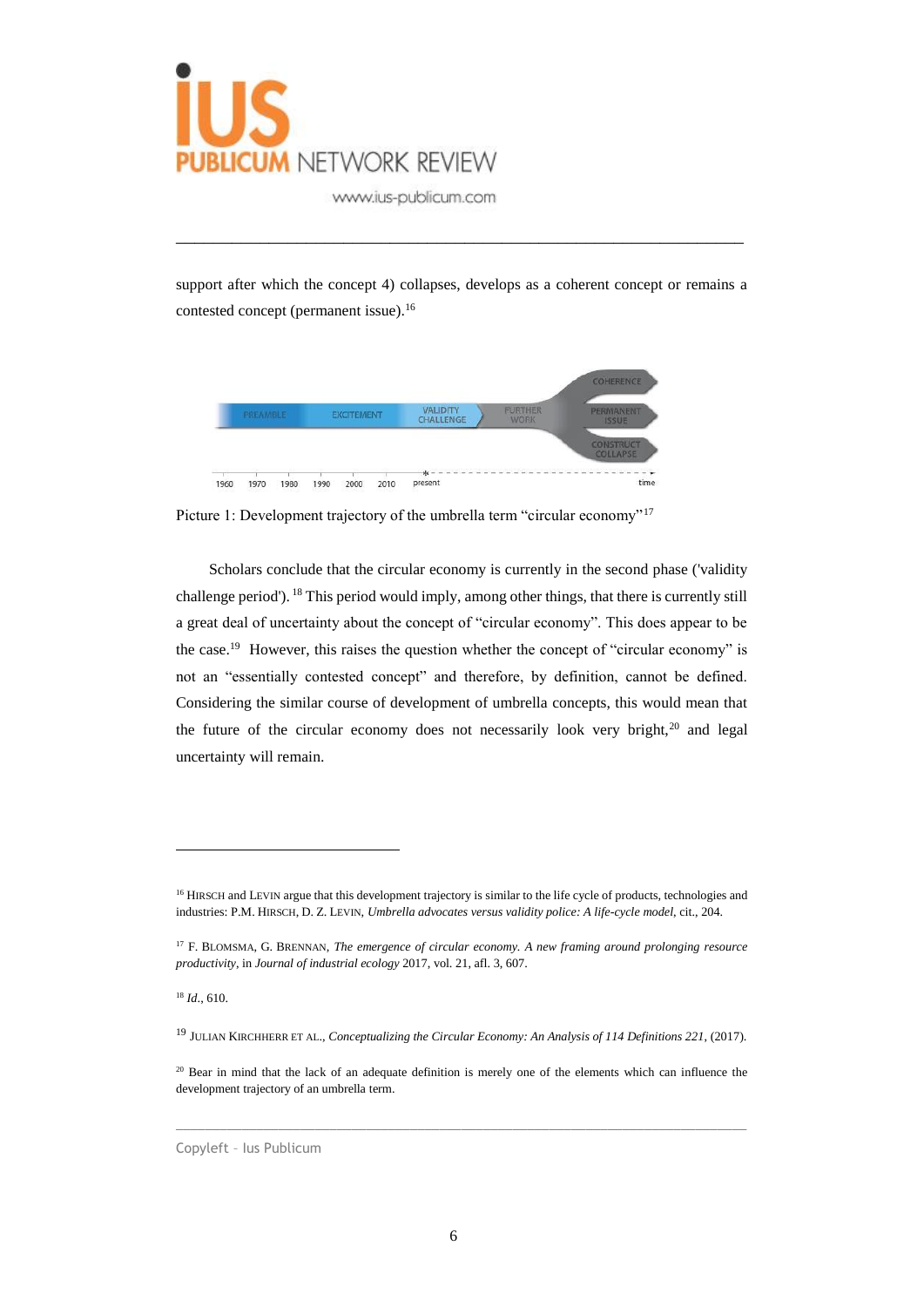

# **3. CIRCULAR ECONOMY AS AN ESSENTIALLY CONTESTED CONCEPT?**

\_\_\_\_\_\_\_\_\_\_\_\_\_\_\_\_\_\_\_\_\_\_\_\_\_\_\_\_\_\_\_\_\_\_\_\_\_\_\_\_\_\_\_\_\_\_\_\_\_\_\_\_\_\_\_\_\_\_\_\_\_

#### *3.1 Theory*

#### *1° Definition of an essentially contested concept*

W.B. Gallie established the theory of "essentially contested concepts". In his 1956 contribution, Gallie explicitly states that, for him, essentially contested concepts are concepts that give rise to endless disputes between users about the "correct" use of these concepts.<sup>21</sup> Academic literature points out that, according to Gallie, a concept is essentially contested if there is an agreement between the various stakeholders about the goals of the concept but disagreement about 1) how the concept should be defined, 2) the analysis methods to be used in order to grasp the dynamics of the concept, 3) what the conceptual cornerstones of the concept are and 4) what research methodology is desirable or useful.<sup>22</sup> By introducing the term, Gallie intends to provide a strict and systematic framework for the analysis of such contested concepts.<sup>23</sup>

 $\_$  , and the set of the set of the set of the set of the set of the set of the set of the set of the set of the set of the set of the set of the set of the set of the set of the set of the set of the set of the set of th

Copyleft – Ius Publicum

<sup>21</sup> W.B. GALLIE, *Essentially contested concepts*, in *Proceedings of the Aristotelian Society* 1956, afl. 56, 169.

<sup>22</sup> J. KORHONEN, C. NUUR, A. FELDMANN, S. ESHETU BIRKIE, *Circular economy as an essentially contested concept*, in *Journal of Cleaner Production* 2018, afl. 175, 545.

<sup>23</sup> D. COLLIER, F.D. HIDALGO, A.O. MACIUCEANU, *Essentially contested concepts: Debates and applications*, in *Journal of Political Ideologies* 2006, vol. 11, afl. 3, 236.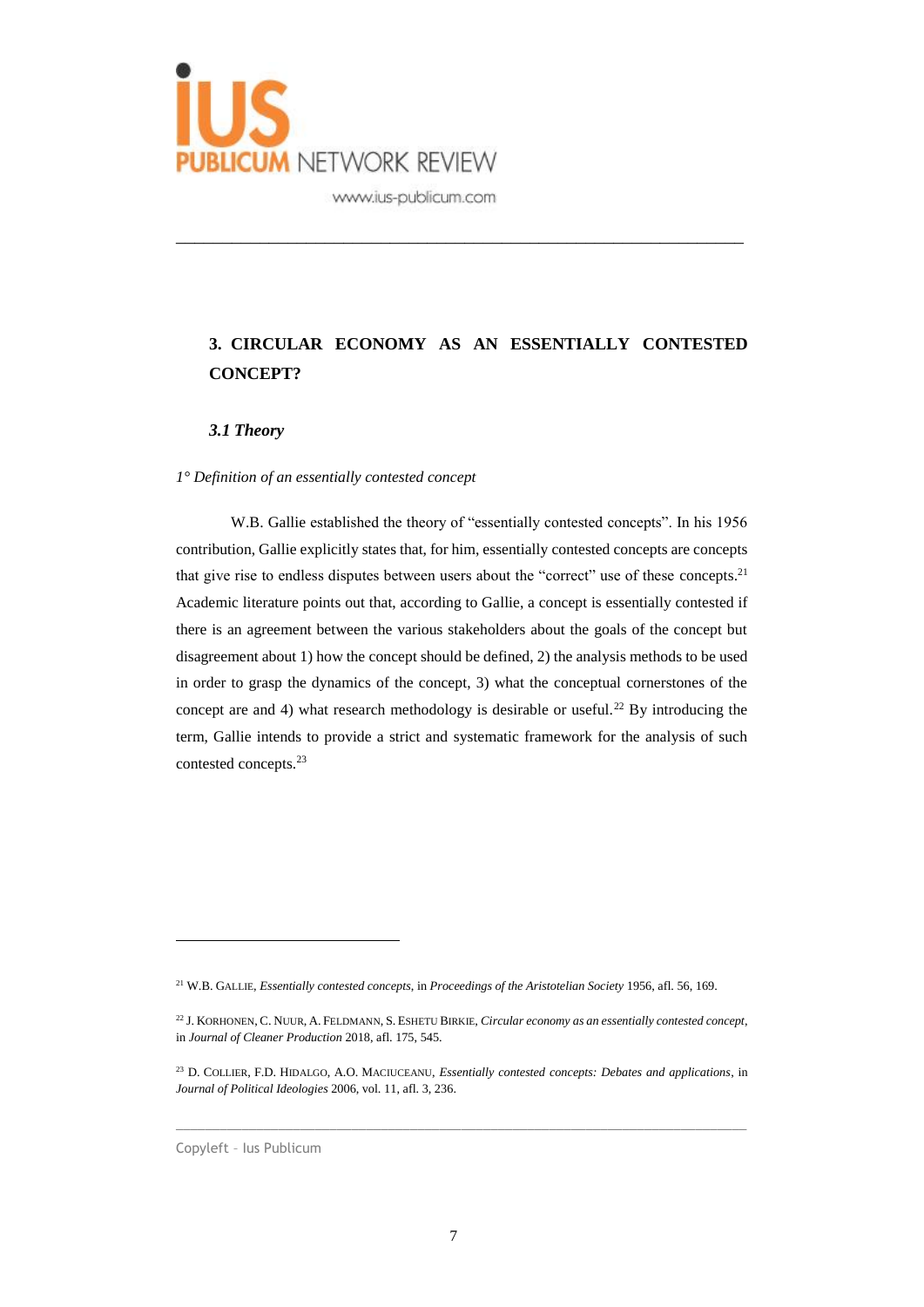

\_\_\_\_\_\_\_\_\_\_\_\_\_\_\_\_\_\_\_\_\_\_\_\_\_\_\_\_\_\_\_\_\_\_\_\_\_\_\_\_\_\_\_\_\_\_\_\_\_\_\_\_\_\_\_\_\_\_\_\_\_

Concepts such as "democracy" and "the rule of law" are pre-eminent examples of "essentially contested concepts". <sup>24</sup> Gallie first of all uses a hypothetical example to further introduce the term "essentially contested concepts". He proposes a (football) championship with the following characteristics: 1) In the championship, each team specialises in a specific style of play, strategy or method. 2) The 'champion' is not determined by the highest number of successes but by the level of the performance(s) delivered. "Being champion" means: having played the match in the best possible way; 3) "Champion" is not a title that is awarded at a certain point and that one can wear for a certain period of time, but it can change after each match; 4) As there is no real points system (there is no jury and there are no strict rules to determine the winner), the title of champion takes the form of a "claim" by the team with the biggest or "loudest" supporters. Each team has its loyal core of supporters, but there is also an ever-fluctuating group that can switch teams based on the play delivered; 5) Each supporters' group considers its team to be the 'champions' (e.g. the deserved champions, the moral champions, etc.). Gallie indicates that the supporters' groups will accept that a team is - at a certain point in time - the effective champion, but this does not imply universal recognition. Indeed, supporter groups will continue to try to prove that their favourite team is the true champion because they believe that their team represents the best way to play. As a result, there is a constant battle/competition between the rival teams. This battle is not only about the recognition as 'champions', but also about the definition of the correct criteria to designate the champion.<sup>25</sup>

*2° The attributes of an "essentially contested concept"*

 $\_$  , and the set of the set of the set of the set of the set of the set of the set of the set of the set of the set of the set of the set of the set of the set of the set of the set of the set of the set of the set of th

<sup>24</sup> W.B. GALLIE, *Essentially contested concepts*, in *Proceedings of the Aristotelian Society* 1956, afl. 56, 180. Also: D. COLLIER, F.D. HIDALGO, A.O. MACIUCEANU, *Essentially contested concepts: Debates and applications*, in *Journal of Political Ideologies* 2006, vol. 11, afl. 3, 222.

<sup>25</sup> W.B. GALLIE, *Essentially contested concepts*, in *Proceedings of the Aristotelian Society* 1956, afl. 56, 170 -171.

Copyleft – Ius Publicum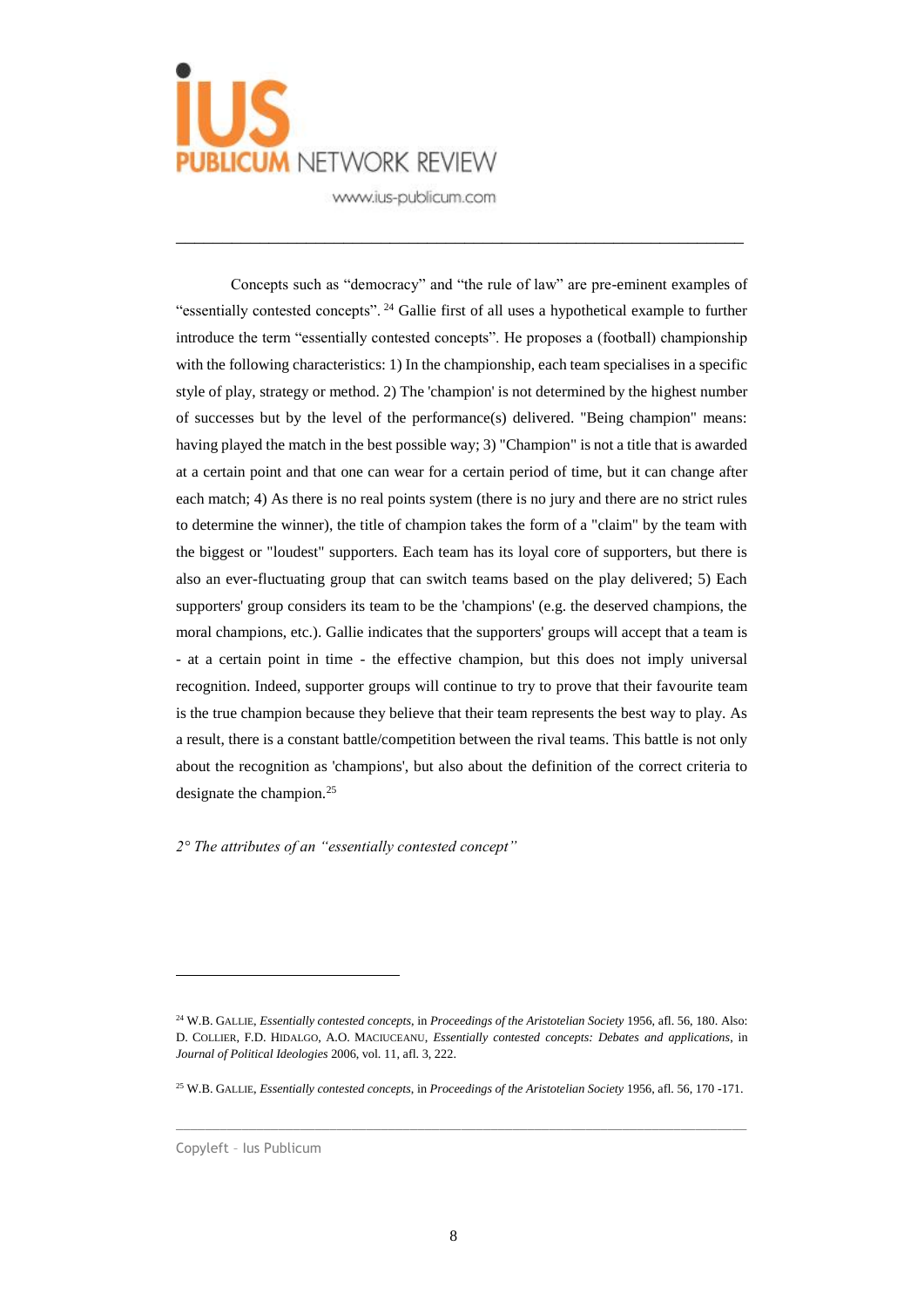

Gallie ultimately identified seven (7) characteristics of an 'essentially contested concept': 1) appraisiveness; 2) internal complexity; 3) diverse describability; 4) openness; 5) reciprocal recognition; 6) original exemplar and 7) progressive competition.<sup>26</sup>

\_\_\_\_\_\_\_\_\_\_\_\_\_\_\_\_\_\_\_\_\_\_\_\_\_\_\_\_\_\_\_\_\_\_\_\_\_\_\_\_\_\_\_\_\_\_\_\_\_\_\_\_\_\_\_\_\_\_\_\_\_

The first characteristic (appraisiveness) implies that the concept carries a valued (normative) accomplishment or achievement.  $27$  Thus, Gallie states that democracy has a positive normative value<sup>28</sup> and can, from a normative perspective, even be considered to be the political concept *par excellence*. After all, one of the main questions in any major policy decision today is: "is it democratic?"<sup>29</sup>

The second (internal complexity) and the third (diverse describability) property are often treated together as they are related.<sup>30</sup> Other authors consider that, internal complexity means that the concept consists of various, often overlapping, criteria.<sup>31</sup>

 $\_$  , and the set of the set of the set of the set of the set of the set of the set of the set of the set of the set of the set of the set of the set of the set of the set of the set of the set of the set of the set of th

Copyleft – Ius Publicum

<sup>26</sup> J. KORHONEN, C. NUUR, A. FELDMANN, S. ESHETU BIRKIE, *Circular economy as an essentially contested concept*, *Journal of Cleaner Production* 2018, afl. 175, 548. Also: D. COLLIER, F.D. HIDALGO, A.O. MACIUCEANU, *Essentially contested concepts: Debates and applications*, in *Journal of Political Ideologies*, 2006, vol. 11, afl. 3, 216 -222; J. PENNANEN, *After essentially contested concepts*, onuitg. Masterthesis filosofie Universiteit van Jyväskylä, 2012, 16 -50.

<sup>27</sup> D. COLLIER, F.D. HIDALGO, A.O. MACIUCEANU, *Essentially contested concepts: Debates and applications*, in *Journal of Political Ideologies*, 2006, vol. 11, afl. 3, 216.

<sup>28</sup> A negative normative appraisal is also possible D. COLLIER, F.D. HIDALGO, A.O. MACIUCEANU, *Essentially contested concepts: Debates and applications*, in *Journal of Political Ideologies*, 2006, vol. 11, afl. 3, 216 en J. PENNANEN, *After essentially contested concepts*, onuitg. Masterthesis filosofie Universiteit van Jyväskylä, 2012, 17.

<sup>29</sup> W.B. GALLIE, *Essentially contested concepts*, in *Proceedings of the Aristotelian Society* 1956, afl. 56, 184.

<sup>30</sup> D. COLLIER, F.D. HIDALGO, A.O. MACIUCEANU, *Essentially contested concepts: Debates and applications*, in *Journal of Political Ideologies*, 2006, vol. 11, afl. 3, 216.

<sup>31</sup> J. PENNANEN, *After essentially contested concepts*, onuitg. Masterthesis filosofie Universiteit van Jyväskylä, 2012,  $18 - 19.$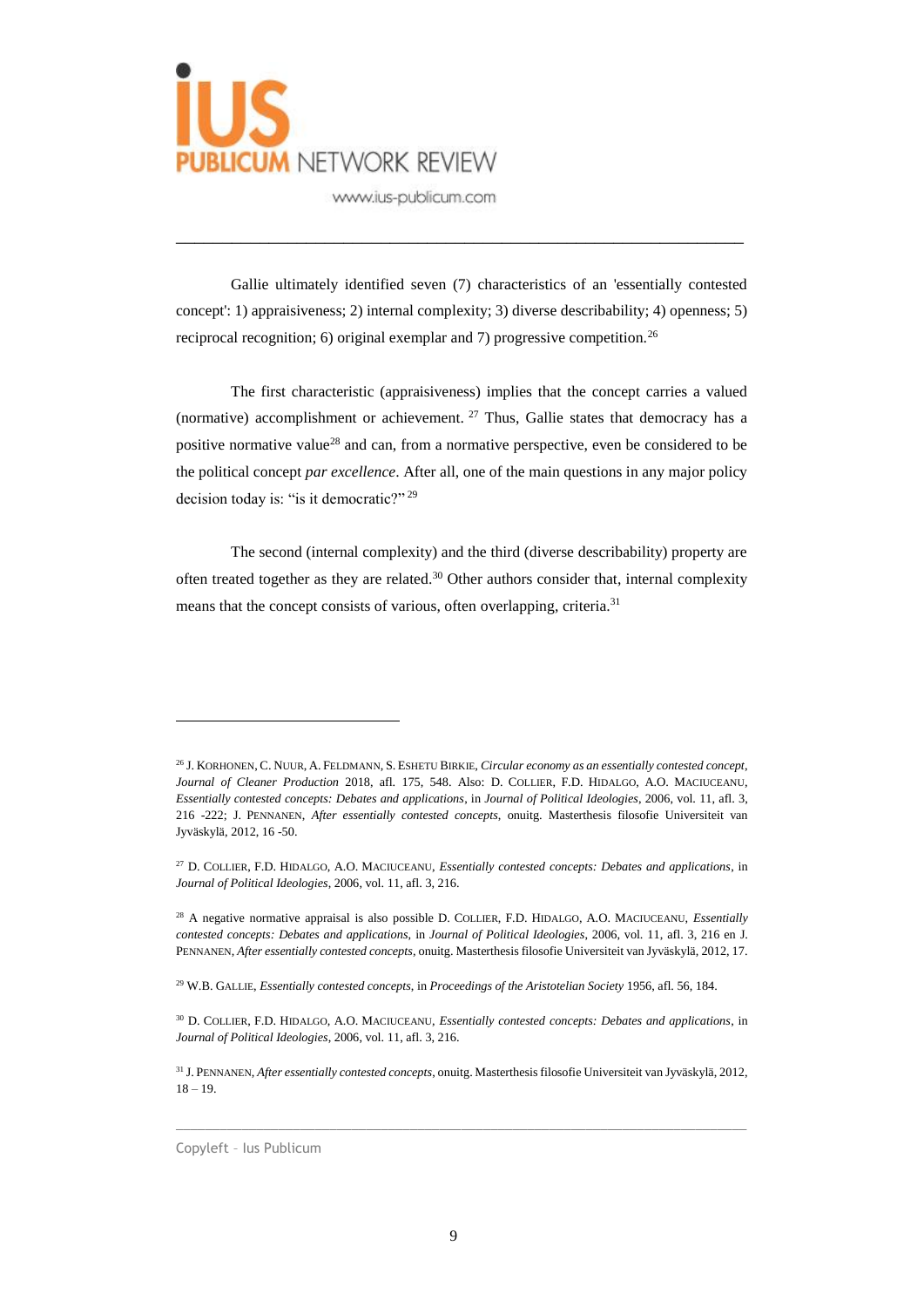

The example of democracy can clarify matters. After all, the concept of 'democracy' contains various internal components. These may include, for example, the right of the majority to make decisions, the equality of all citizens to achieve positions of political leadership and/or responsibility, or the continuous and active participation of citizens in political life at all levels.<sup>32</sup> It is this internal complexity (second characteristic) that ultimately also leads to the fact that the concept can be described in different ways (third characteristic).<sup>33</sup>

\_\_\_\_\_\_\_\_\_\_\_\_\_\_\_\_\_\_\_\_\_\_\_\_\_\_\_\_\_\_\_\_\_\_\_\_\_\_\_\_\_\_\_\_\_\_\_\_\_\_\_\_\_\_\_\_\_\_\_\_\_

The fourth characteristic focuses on the openness of the concept. This means that changing circumstances could lead to a revision of the content of the concept. Such changing circumstances may/cannot have been foreseen beforehand.<sup>34</sup> As an example GALLIE presents another fictitious situation. He refers to a bowling championship where a certain team focuses on a particular technique. This team will always have to be aware of the circumstances in which the match is played or the events that occur during the match and will have to adapt its way of performing this technique in the best possible way in order to be able to claim the championship title.<sup>35</sup>

Reciprocal recognition is the fifth characteristic of an "essentially contested concept". This means that the different parties - who have a different opinion about the correct content or use of the concept - also recognise that the use they advocate is contested by the

 $\_$  , and the set of the set of the set of the set of the set of the set of the set of the set of the set of the set of the set of the set of the set of the set of the set of the set of the set of the set of the set of th

Copyleft – Ius Publicum

<sup>32</sup> D. COLLIER, F.D. HIDALGO, A.O. MACIUCEANU, *Essentially contested concepts: Debates and applications*, in *Journal of Political Ideologies*, 2006, vol. 11, afl. 3, 217.

<sup>33</sup> W.B. GALLIE, *Essentially contested concepts*, in *Proceedings of the Aristotelian Society* 1956, afl. 56, 172; D. COLLIER, F.D. HIDALGO, A.O. MACIUCEANU, *Essentially contested concepts: Debates and applications*, in *Journal of Political Ideologies*, 2006, vol. 11, afl. 3, 217.

<sup>34</sup> W.B. GALLIE, *Essentially contested concepts*, in *Proceedings of the Aristotelian Society* 1956, afl. 56, 172;

<sup>35</sup> *Id.,* 173 – 174. In the same line: J. Pennanen, *After essentially contested concepts*, unpublished, Masterthesis philosophy University of Jyväskylä, 2012, 23.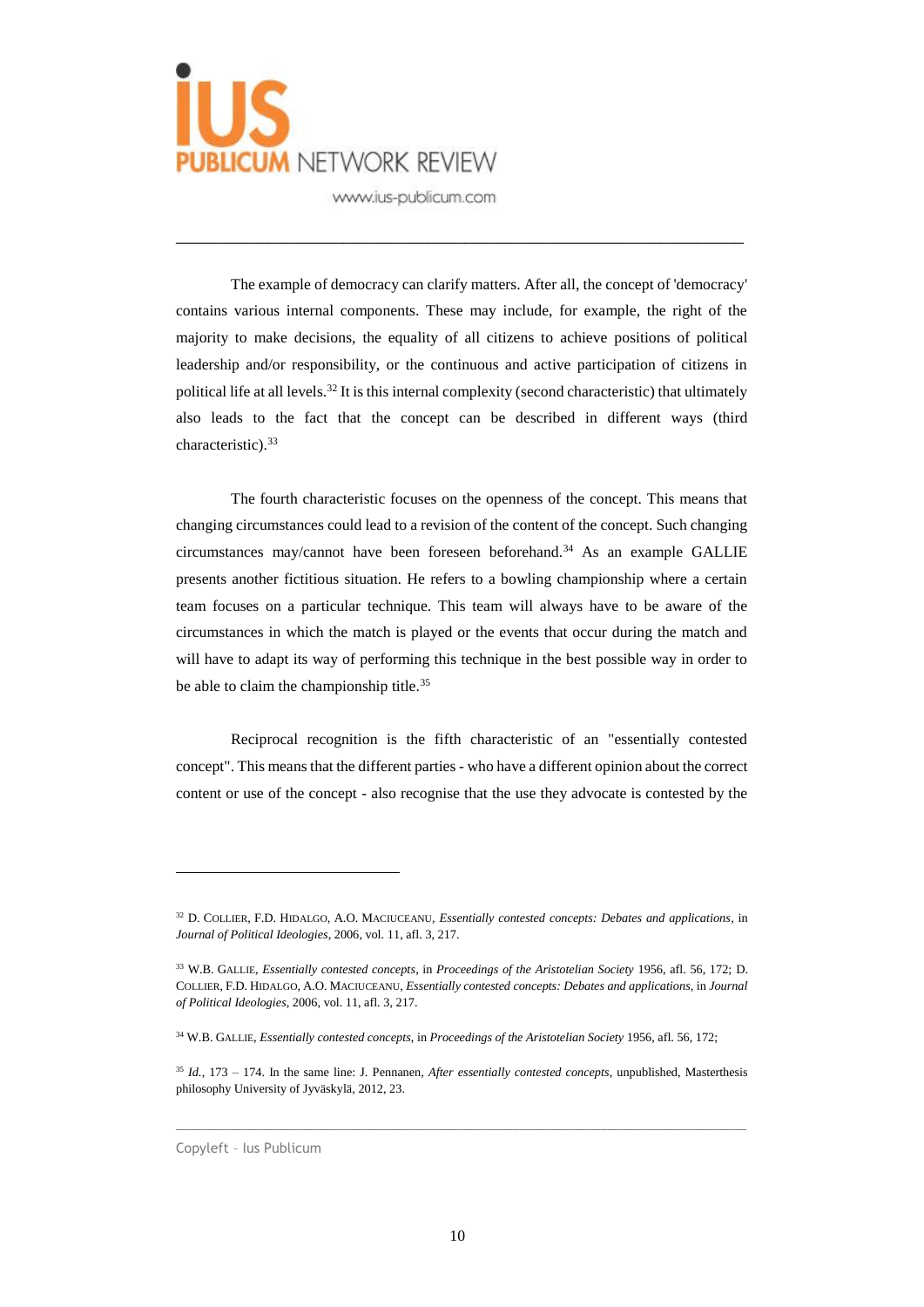

other party/parties.<sup>36</sup> For Gallie it is mainly about each party being able to see on the basis of which criteria the other parties support the (correct) content of the concept. $37$ 

\_\_\_\_\_\_\_\_\_\_\_\_\_\_\_\_\_\_\_\_\_\_\_\_\_\_\_\_\_\_\_\_\_\_\_\_\_\_\_\_\_\_\_\_\_\_\_\_\_\_\_\_\_\_\_\_\_\_\_\_\_

Gallie defines the sixth characteristic (original exemplar) as the derivation of any concept from an original appearance whose authority is recognised by all users of the concept.<sup>38</sup> There is much discussion about this sixth property since Gallie uses the term appearance both *sensu lato* and *sensu stricto*. <sup>39</sup> The interpretation *sensu lato* means - in short - that the exemplar also consists of various features to which different parties attribute different values. So, the original exemplar itself can also take on different forms.<sup>40</sup> The interpretation *sensu stricto*, in turn, assumes that the essentially contested concept is anchored in some kind of original, transcending, uncontested and fully delimited manifestation of the concept.<sup>41</sup> It is important to point out that, in the context of an "essentially contested concept", different parties discuss the correct use or interpretation of a concept. This is different in the case of "confused concepts", in which two ideas or elements of the same concept are emphasised without a form of contestation.<sup>42</sup>

 $\_$  , and the set of the set of the set of the set of the set of the set of the set of the set of the set of the set of the set of the set of the set of the set of the set of the set of the set of the set of the set of th

<sup>36</sup> D. COLLIER, F.D. HIDALGO, A.O. MACIUCEANU, *Essentially contested concepts: Debates and applications*, in *Journal of Political Ideologies*, 2006, vol. 11, afl. 3, 219.

<sup>37</sup> W.B. GALLIE, *Essentially contested concepts*, in *Proceedings of the Aristotelian Society* 1956, afl. 56, 172.

<sup>38</sup> W.B. GALLIE, *Essentially contested concepts*, in *Proceedings of the Aristotelian Society* 1956, afl. 56, 180: "*the derivation of any such concept from an original exemplar whose authority is acknowledged by all the contestant users of the concept"*

<sup>39</sup> D. COLLIER, F.D. HIDALGO, A.O. MACIUCEANU, *Essentially contested concepts: Debates and applications*, in *Journal of Political Ideologies*, 2006, vol. 11, afl. 3, 219 -220.

<sup>40</sup> *Id.*; J. PENNANEN, *After essentially contested concepts*, unpublished, Masterthesis philosophy University of Jyväskylä, 2012, 33.

<sup>41</sup> D. COLLIER, F.D. HIDALGO, A.O. MACIUCEANU, *Essentially contested concepts: Debates and applications*, in *Journal of Political Ideologies*, 2006, vol. 11, afl. 3, 219 -220.

<sup>42</sup> *Id.*; J. PENNANEN, *After essentially contested concepts*, unpublished, Masterthesis philosophy University of Jyväskylä, 2012, 33.

Copyleft – Ius Publicum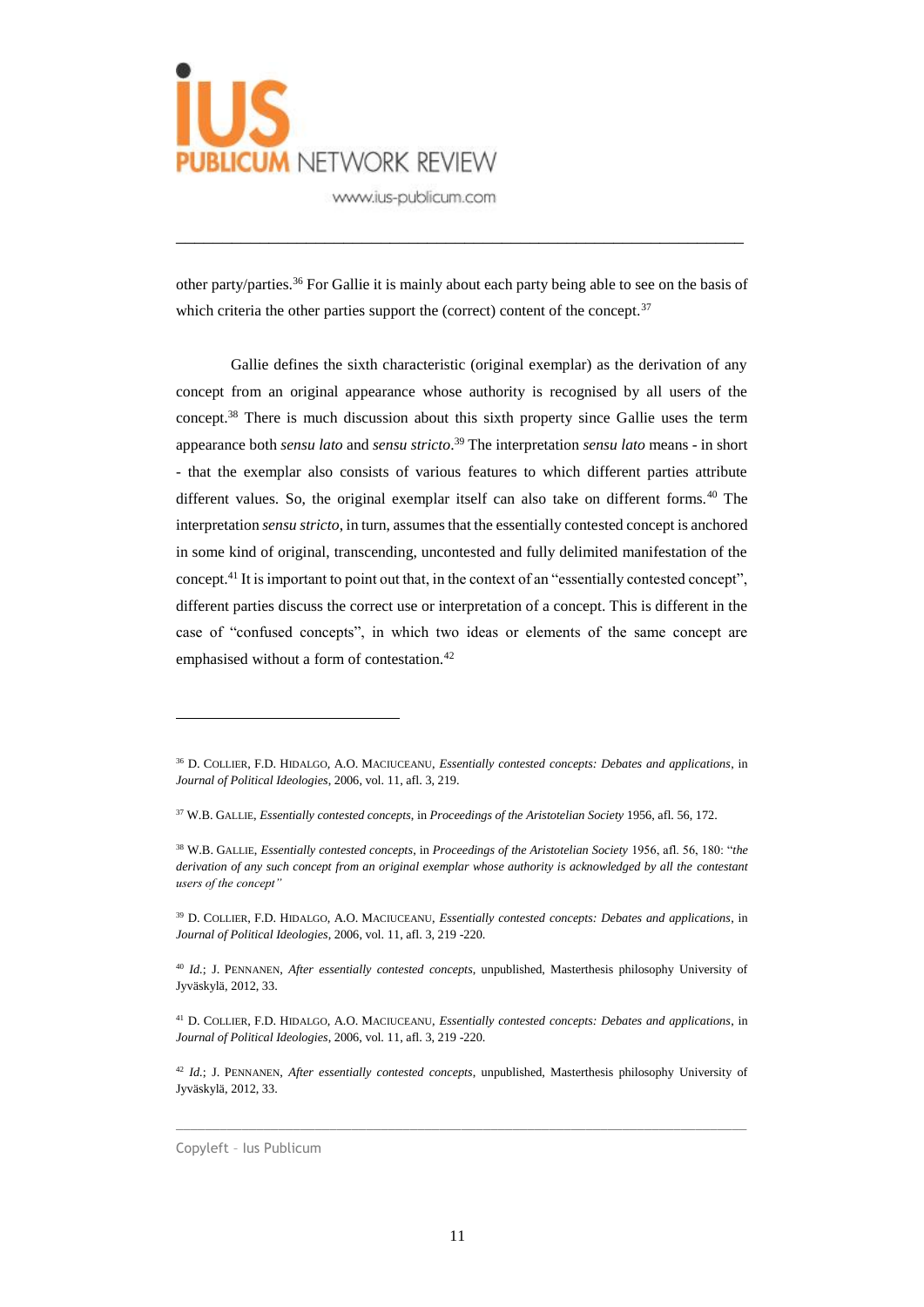

The "Progressive competition" is the final characteristic of an 'essentially contested concept'. Gallie believes that, by continuing to discuss the use of the concept, the quality of the arguments put forward will also increase.<sup>43</sup> Again, there is an interpretation *sensu lato* and *sensu stricto*. In the interpretation *sensu stricto*, progressive competition leads the parties to reach more agreement on the original appearance.<sup>44</sup> In the *sensu lato* interpretation, Gallie argues that since there will be no general principle to determine who is right about the interpretation of the concept, progressive struggles can enhance the rationality of the arguments surrounding the interpretation of a particular use of the concept.

\_\_\_\_\_\_\_\_\_\_\_\_\_\_\_\_\_\_\_\_\_\_\_\_\_\_\_\_\_\_\_\_\_\_\_\_\_\_\_\_\_\_\_\_\_\_\_\_\_\_\_\_\_\_\_\_\_\_\_\_\_

#### *3.2 Application and consequences*

*1° Application to the concept of "circular economy"*

Now that Gallie's theory around "essentially contested concepts" has been explained, it is possible to examine whether the concept of "circular economy" also falls within the contours of this concept. Scholars already tried to perform this thought exercise once in 2018.<sup>45</sup> This ultimately led to the conclusion that the circular economy is indeed an 'essentially contested concept'.<sup>46</sup> We do not share this opinion.

 $\_$  , and the set of the set of the set of the set of the set of the set of the set of the set of the set of the set of the set of the set of the set of the set of the set of the set of the set of the set of the set of th

<sup>46</sup> *Id.*, 549.

 $\overline{a}$ 

Copyleft – Ius Publicum

<sup>43</sup> W.B. GALLIE, *Essentially contested concepts*, in *Proceedings of the Aristotelian Society* 1956, afl. 56, 193.

<sup>44</sup> D. COLLIER, F.D. HIDALGO, A.O. MACIUCEANU, *Essentially contested concepts: Debates and applications*, in *Journal of Political Ideologies*, 2006 vol. 11, afl. 3, 220.

<sup>45</sup> J. KORHONEN, C. NUUR, A. FELDMANN, S. ESHETU BIRKIE, *Circular economy as an essentially contested concept*, in *Journal of Cleaner Production* 2018, afl. 175, 548 -549.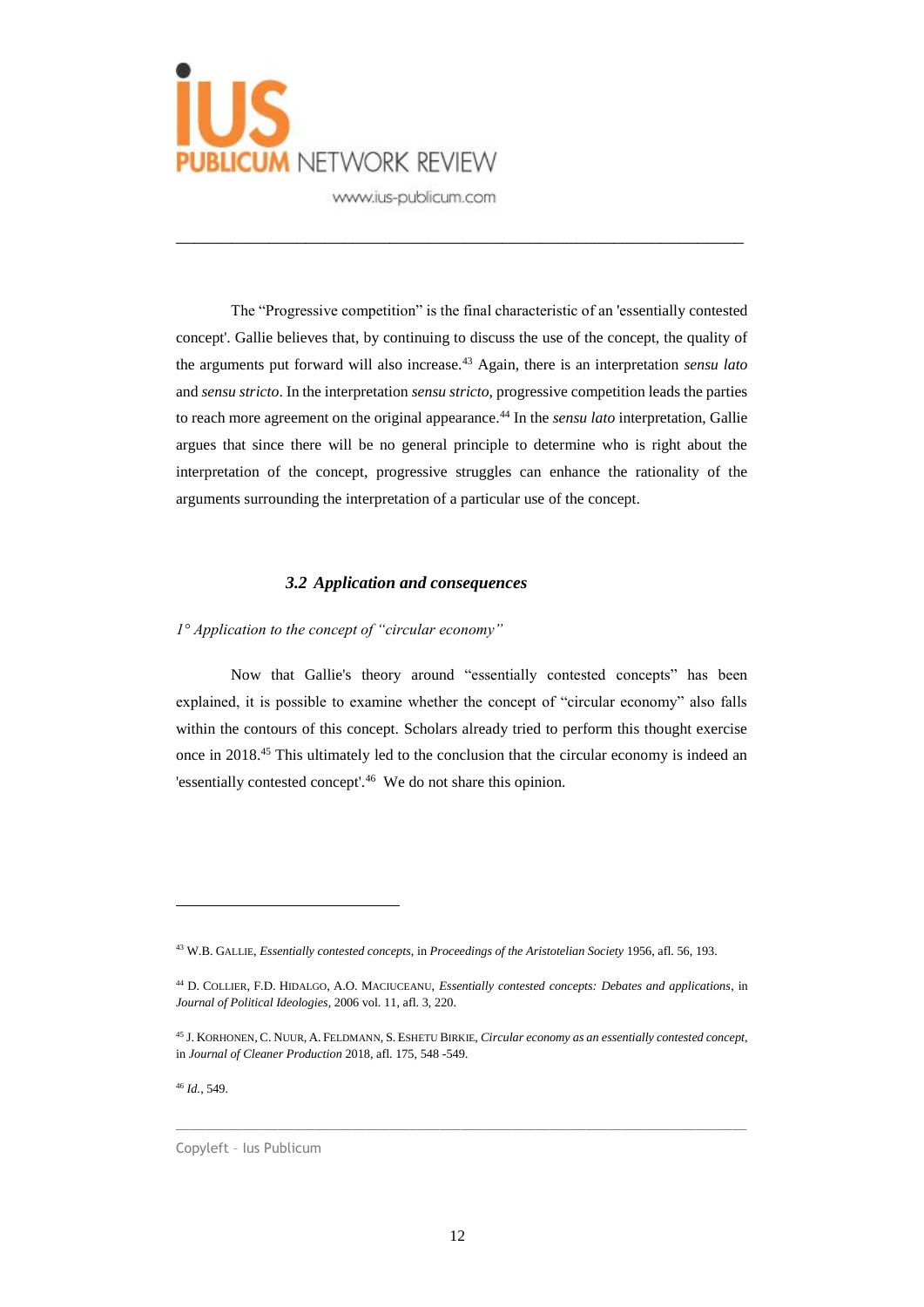

The first characteristic relates to the appreciation (positive/negative) of the concept of the circular economy under discussion. As authors state, we do agree, that stakeholders today attach enormous value to the transition to a circular economy and that the circular economy holds enormous potential.<sup>47</sup> This first condition is therefore perfectly fulfilled.

\_\_\_\_\_\_\_\_\_\_\_\_\_\_\_\_\_\_\_\_\_\_\_\_\_\_\_\_\_\_\_\_\_\_\_\_\_\_\_\_\_\_\_\_\_\_\_\_\_\_\_\_\_\_\_\_\_\_\_\_\_

The second property (internal complexity) and third property (diverse describability) will be discussed together here. It is certain that the circular economy consists of several internal components, e.g. reuse, greater focus on services, product design, cradle to cradle, etc..<sup>48</sup> By focusing on one or more of these components, the concept can therefore also be described in different ways. This also happens in practice.<sup>49</sup> The concept of "circular economy" therefore also meets the second and third characteristic of an "essentially contested concept".

The circular economy satisfies the fourth characteristic (openness of the concept) by stating that our interpretation of a circular economy will still change since our knowledge about our impact on nature is not yet complete and is still evolving.<sup>50</sup> The concept of the circular economy therefore seems to satisfy this characteristic as well. After all, there is an idea today about what the circular economy should look like, but insights and/or events in the future - which cannot be predicted at present - may cause the circular economy to have to adapt.

 $\_$  , and the set of the set of the set of the set of the set of the set of the set of the set of the set of the set of the set of the set of the set of the set of the set of the set of the set of the set of the set of th

Copyleft – Ius Publicum

<sup>47</sup> J. KORHONEN, C. NUUR, A. FELDMANN, S. ESHETU BIRKIE, *Circular economy as an essentially contested concept*, in *Journal of Cleaner Production* 2018, afl. 175, 548.

<sup>48</sup> This is similar to the exemple concerning democracy: D. COLLIER, F.D. HIDALGO, A.O. MACIUCEANU, *Essentially contested concepts: Debates and applications*, in *Journal of Political Ideologies*, 2006, vol. 11, afl. 3, 219 -220, vol. 11, afl. 3, 217.

<sup>49</sup> J. KIRCHHERR, D. REIKE, M. HEKKERT, *Conceptualizing the circular economy: An analysis of 114 definitions*, in *Resources, Conservation & Recycling* 2017, afl. 127, 221 – 232.

<sup>50</sup> J. KORHONEN, C. NUUR, A. FELDMANN, S. ESHETU BIRKIE, *Circular economy as an essentially contested concept*, *Journal of Cleaner Production* 2018, afl. 175, 549.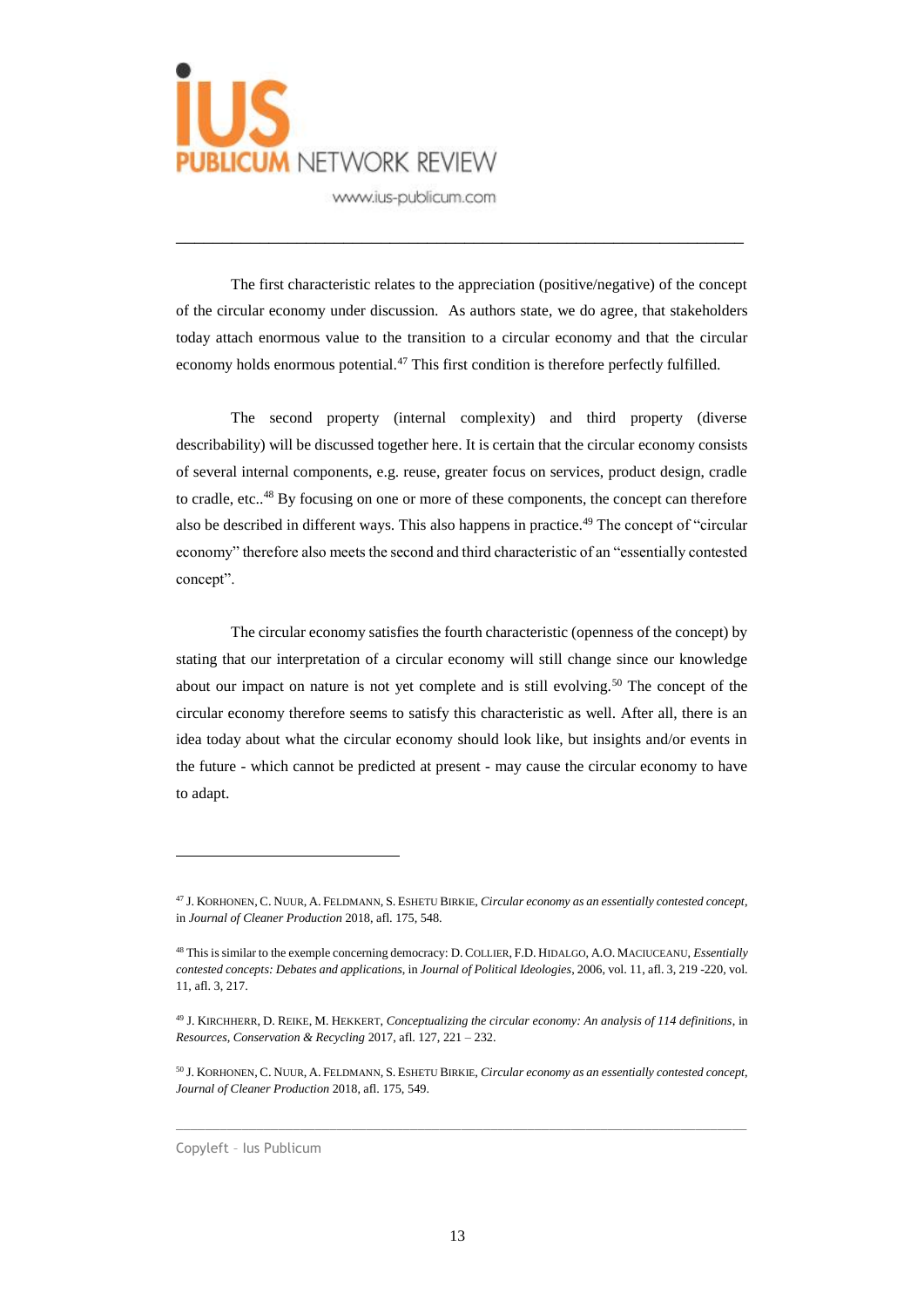

\_\_\_\_\_\_\_\_\_\_\_\_\_\_\_\_\_\_\_\_\_\_\_\_\_\_\_\_\_\_\_\_\_\_\_\_\_\_\_\_\_\_\_\_\_\_\_\_\_\_\_\_\_\_\_\_\_\_\_\_\_

It is the fifth characteristic (reciprocal recognition) which, in our view, poses a problem. Gallie explicitly states concerning this fifth characteristic that the use of an essentially contested concept must be aimed at using it both defensively and offensively.<sup>51</sup> The aforementioned authors are of the opinion that the concept "circular economy" also meets this characteristic. For this, they refer to the strong promotion of the concept by the Ellen Macarthur Foundation, among others. However, the concept of "circular economy", in our opinion, stumbles over this particular property. After all, one cannot deny that the current discussion about the concept "circular economy" (focus on recycling, link with sustainability, need for new business models, etc.) cannot be compared with discussions about concepts such as "art" and "democracy". In "art" and "democracy" it is very clear that one can emphasise a certain merit, e.g. equality of all citizens in a democracy, or a certain preference, e.g. Cubism as a favourite art form. Other people will argue, with any valid reasons, that the works of Jan Van Eyck constitute art rather than Cubism or that democracy is more about the will of the majority. There is no general principle that can and will ultimately determine which view is preferable.<sup>52</sup>

This is different for the circular economy. Current definitions emphasise different elements/ideas of the same concept. Stakeholders do not recognise that they are using visions of the circular economy that are diametrically opposed to the visions of other stakeholders.<sup>53</sup> Someone who says that the circular economy is about reuse, while another person says that for them it means focusing on product-service systems, are simply describing two sides of the same coin - both are interesting, valid and possible pathways to achieve a fully circular economy. In addition, in the context of the circular economy there are general principles that,

- <sup>52</sup> W.B. GALLIE, *Essentially contested concepts*, in *Proceedings of the Aristotelian Society* 1956, afl. 56, 178.
- <sup>53</sup> This is not in line with the fictional "championship used by GALLIE (*Supra* n. 10).

 $\overline{a}$ 

 $\_$  , and the set of the set of the set of the set of the set of the set of the set of the set of the set of the set of the set of the set of the set of the set of the set of the set of the set of the set of the set of th

<sup>51</sup> W.B. GALLIE, *Essentially contested concepts*, *Proceedings of the Aristotelian Society* 1956, afl. 56, 172.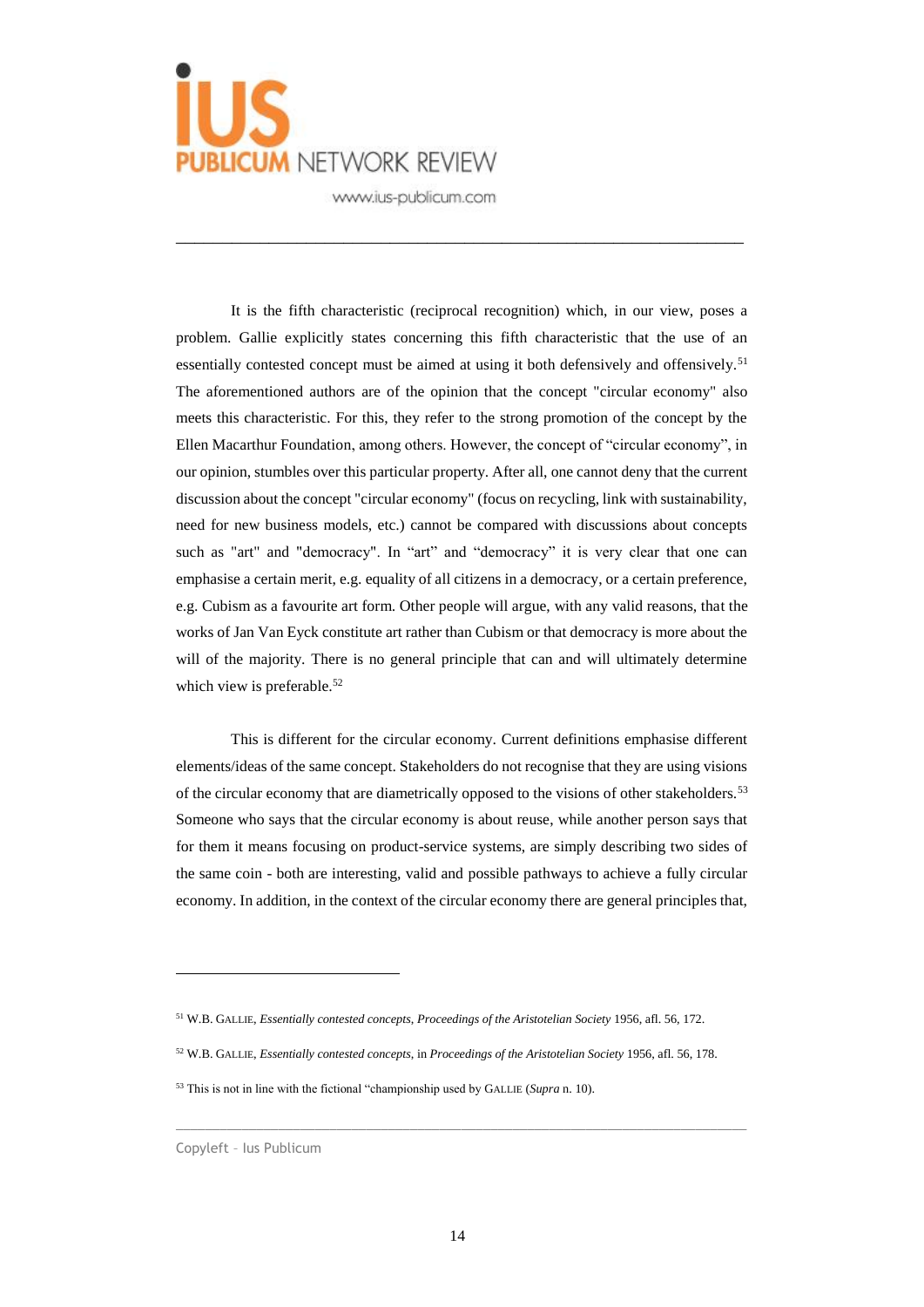

in a certain sense, determine which view or method is preferable (e.g. based on the ladder of Lansink, reuse is a better solution than recycling).

\_\_\_\_\_\_\_\_\_\_\_\_\_\_\_\_\_\_\_\_\_\_\_\_\_\_\_\_\_\_\_\_\_\_\_\_\_\_\_\_\_\_\_\_\_\_\_\_\_\_\_\_\_\_\_\_\_\_\_\_\_

The arguments presented above seem to demonstrate that the concept of "circular economy" is not an "essentially contested concept" but a "confused concept". This distinction was the reason for the assumption of the sixth characteristic. As already indicated above, stakeholders discussing the concept of "circular economy" today tend to emphasise different ideas within this concept (two sides of the same coin), whereas in the context of an "essentially contested concept", it is precisely the concept itself that is being discussed (what is art?). The seventh characteristic (progressive competition) does not in our opinion detract from this conclusion.

#### *2° Consequences*

The fact that the concept "circular economy" is not an "essentially contested concept" can be positively associated with the development trajectory of an umbrella concept.<sup>54</sup> After all, the concept "circular economy" is as submitted currently in the "validity challenge period", as a result of which in subsequent phases more clarity will have to emerge on, for example, the content of the concept, possible tools, etc. Building on this line of reasoning the next paragraph wants to contribute to the debate providing elements why a clear definition is needed and what elements should be included.

# **4. TOWARDS A CLEAR AND (MORE) UNIVERSAL DEFINITION**

<sup>54</sup> *Supra* n. 4 – 5.

 $\overline{a}$ 

Copyleft – Ius Publicum

 $\_$  , and the set of the set of the set of the set of the set of the set of the set of the set of the set of the set of the set of the set of the set of the set of the set of the set of the set of the set of the set of th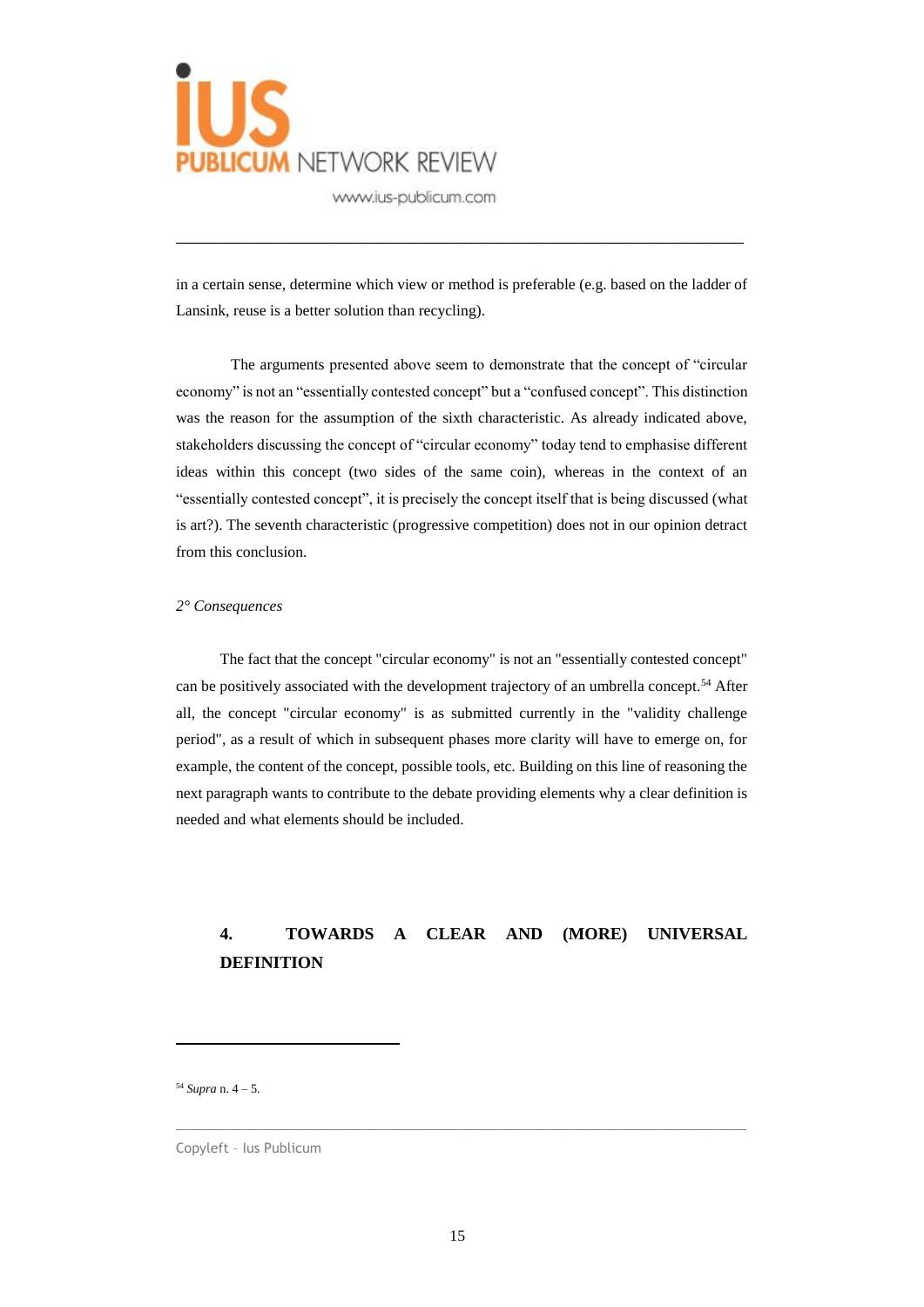

## **4.1** *Is a (universal) definition necessary and useful?*

\_\_\_\_\_\_\_\_\_\_\_\_\_\_\_\_\_\_\_\_\_\_\_\_\_\_\_\_\_\_\_\_\_\_\_\_\_\_\_\_\_\_\_\_\_\_\_\_\_\_\_\_\_\_\_\_\_\_\_\_\_

Despite its possible impact on the development of an umbrella concept and its importance for practice, one may wonder whether the current lack of unanimously accepted definition in our legislation will actually be a major problem. Does it matter so much, then, that companies, knowledge institutions and governments colour the circular economy according to their own place in the circular story? In other words, is it necessary to work towards a strictly defined universal definition? This is indeed considered to be a problem. Today, the circular economy is used and studied by many different stakeholders. Without a generally accepted (universal) definition, the concept may blur. A concept that is interpreted and used in this way may eventually collapse or become bogged down in good intentions.<sup>55</sup> There is a need for a well-thought-out definition.<sup>56</sup>

Furthermore, from a legal point of view, a clear definition offers great added value. It allows for policy making and enforcement, but also, more generally, for greater clarity and legal certainty for other policy makers (e.g. the local level), businesses and consumers.<sup>57</sup> This can be illustrated. The principle of legal certainty implies for example that the law must be foreseeable and accessible, so that the person seeking justice can reasonably foresee the consequences of a certain act at the time when the act is performed and that the government

 $\_$  , and the set of the set of the set of the set of the set of the set of the set of the set of the set of the set of the set of the set of the set of the set of the set of the set of the set of the set of the set of th

<sup>57</sup> *Supra* number 3.

 $\overline{a}$ 

Copyleft – Ius Publicum

<sup>55</sup> *Supra* numbers 7 – 8. Also in: J. KIRCHHERR, D. REIKE, M. HEKKERT, *Conceptualizing the circular economy: An analysis of 114 definitions*, in *Resources, Conservation & Recycling* 2017, afl. 127, 221; J. KIRCHHERR, M. HEKKERT, R. BOUR, A. HUIBRECHTSE-TRUIJENS, E. KOSTENSE-SMIT, J. MULLER, *Breaking the barriers to the circular economy*, 2017, [https://www2.deloitte.com/nl/nl/pages/risk/articles/breaking-the-barriers-to-the-circular](https://www2.deloitte.com/nl/nl/pages/risk/articles/breaking-the-barriers-to-the-circular-economy.html)[economy.html,](https://www2.deloitte.com/nl/nl/pages/risk/articles/breaking-the-barriers-to-the-circular-economy.html) 4.

<sup>56</sup> A. MURRAY, K. SKENE, K. HAYNES, *The circular economy: an interdisciplinary exploration of the concept and application in a global context*, *Journal of Business Ethics* 2015, afl. 140, 377.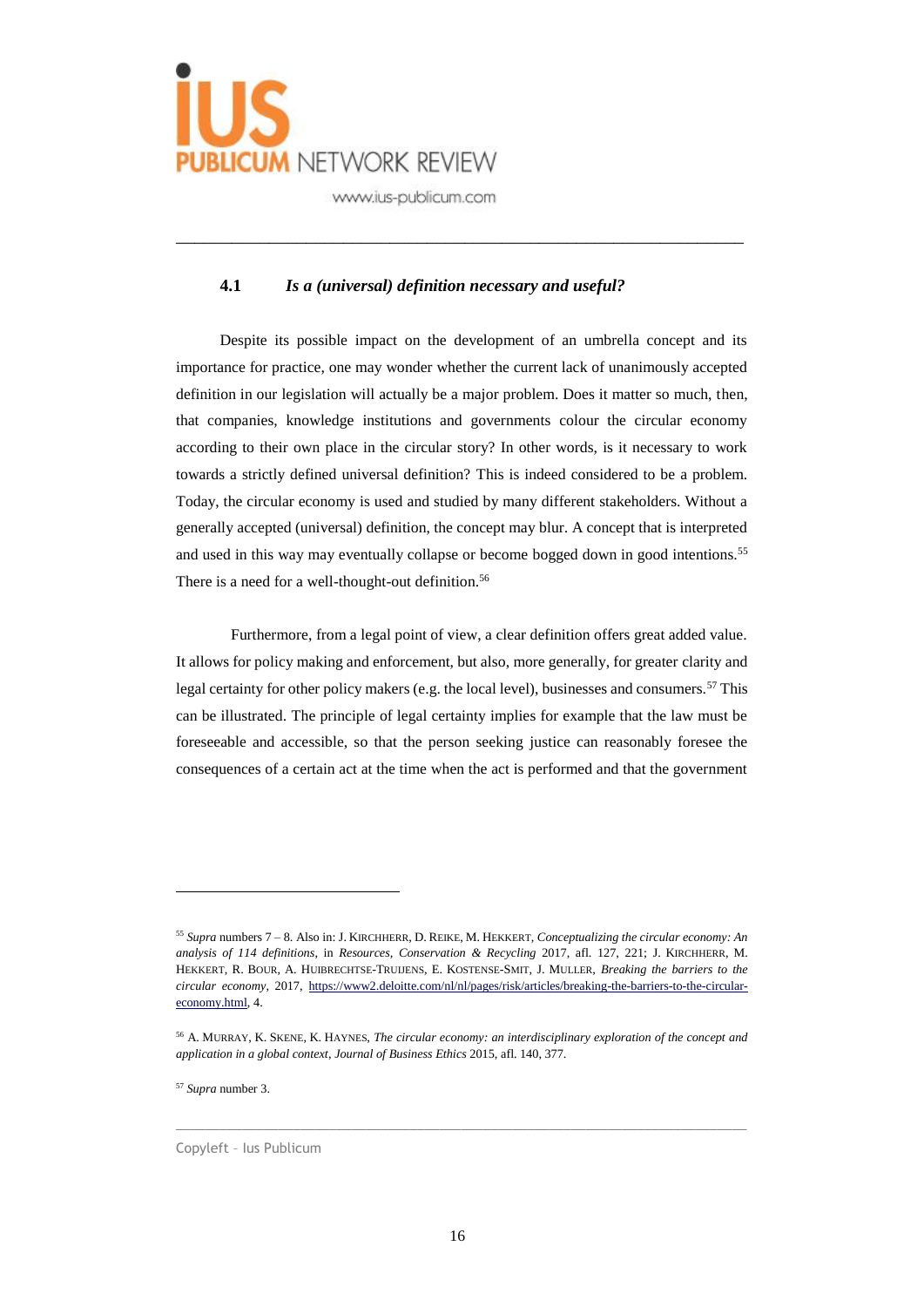

may not deviate from it without objective and reasonable justification.<sup>58</sup> A clear definition of the term 'circular economy' can help achieve this ambition for legal certainty and more clarity.

\_\_\_\_\_\_\_\_\_\_\_\_\_\_\_\_\_\_\_\_\_\_\_\_\_\_\_\_\_\_\_\_\_\_\_\_\_\_\_\_\_\_\_\_\_\_\_\_\_\_\_\_\_\_\_\_\_\_\_\_\_

In Flemish environmental law, only the Materials Decree<sup>59</sup> currently refers to the concept of the circular economy. Article 4 indicates that the objective of the Materials Decree is to establish measures to promote a circular economy.<sup>60</sup> However, the term is not defined in the Decree creating legal uncertainty. The same is true for Italian and French legislation. It mentions the notion of circular economy both at state and regional level, yet never defines it<sup>61</sup>. Meanwhile, Romanian waste legislation has only recently been updated to the EU standards.<sup>62</sup>

This may come as a surprise. Hence, the Italian legislation brings up the circular economy as raison d'être or even as purpose of enactment of a new law. The concept emerges above all in the Italian Environment Code (hereafter, IEC) in particular in Part IV of the code, which deals with waste management, a sector identified as one of the key elements in the transition

 $\_$  , and the set of the set of the set of the set of the set of the set of the set of the set of the set of the set of the set of the set of the set of the set of the set of the set of the set of the set of the set of th

Copyleft – Ius Publicum

<sup>58</sup> For example: I. OPDEBEEK, S. DE SOMER, *Algemeen bestuursrecht*, Antwerpen, Intersentia, 2019, 411; RvS (Council of State) 21 februari 2011, nr. 211.392, *vzw vlaamse dierenartsenvereniging et al.*

<sup>59</sup> Decree of 23rd December 2011 on the sustainable management of material cycles and waste, *Belgian Official Gazette* 28 February 2012, 12.943

 $60$  Chapter 6 (article 67) explicitly deals with the transition to a circular economy.

<sup>&</sup>lt;sup>61</sup> A generic and non-binding description of the concept of Circular economy can be found in annex 2 of the ministerial decree 11 June 2020 issued by the Italian Ministry of Economic Development, which states that "*circular economy refers to an economic model in which the value of products, materials, and resources is maintained for as long as possible, and waste generation is minimized*". For France: Loi n° 2020-105 du 10 février 2020 relative à la lutte contre le gaspillage et à l'économie circulaire.

<sup>62</sup> The transition towards a Circular economy is mentioned in Government's decree: Ordonanţa de urgenţă nr. 92/2021 privind regimul deşeurilor, *Romanian Official Gazette*, Part I, n. 820, 26 August 2021. The decree has been adopted after receiving a letter of formal notice from the European Commission.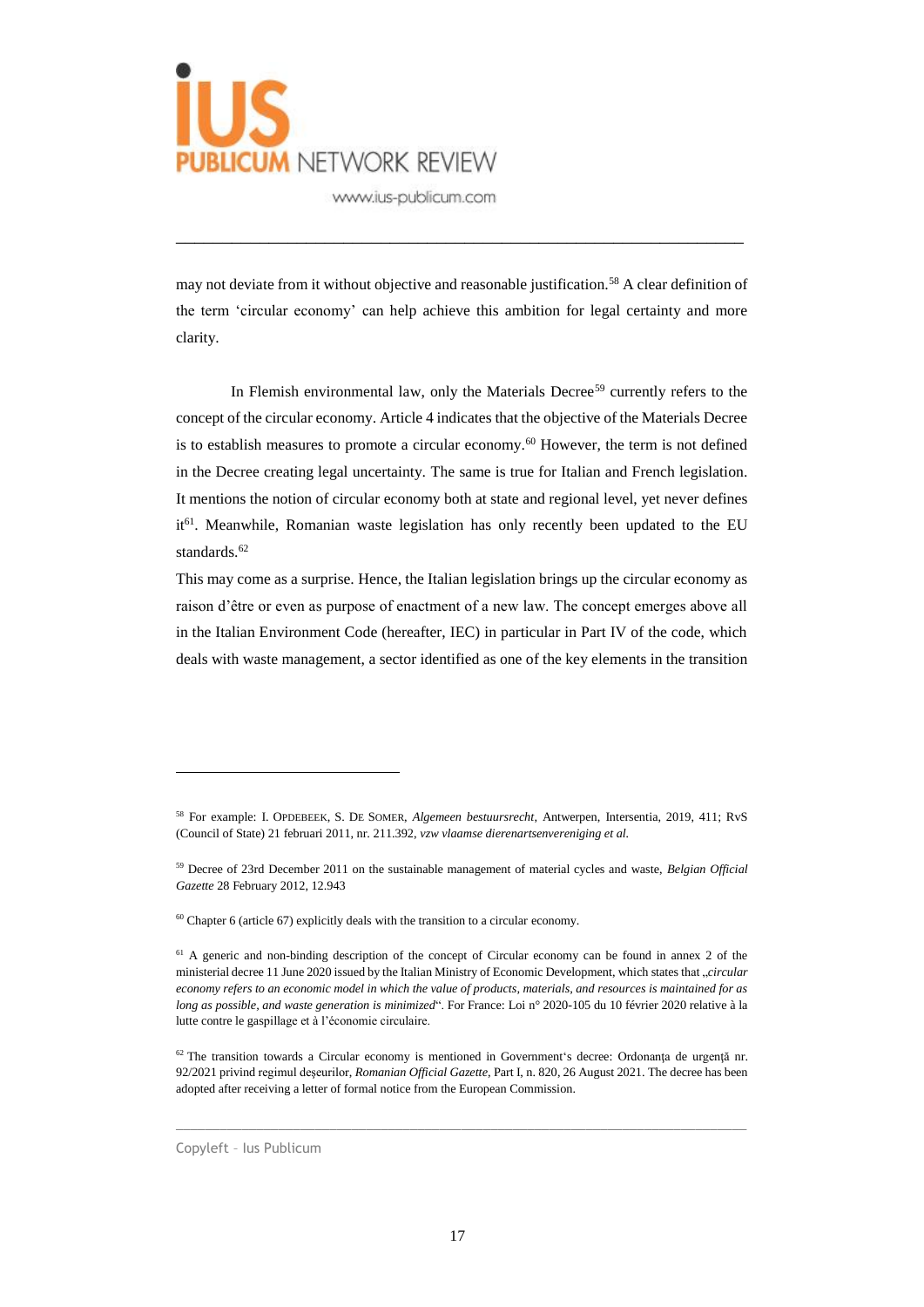

to a circular economy<sup>63</sup>. However unintended there is an apparent reductive nature of the legal promotion of the concept as currently used: it seems to be linked only to the notion of "waste" and to the waste hierarchy<sup>64</sup>. This link is nonetheless correct but insufficient and even useless since this would only be aimed to protect the environment. Therefore, a correct and clear common understanding is needed to enhance legal certainty and to unleash the full potential of the concept. Besides providing legal certainty, the acceptance of a universal definition has other advantages. On the one hand, it provides a framework within which the government and a sector (e.g. construction) can consider specific legislation or standards to achieve the circular objective and further shape the transition.<sup>65</sup> On the other hand, clarity on the concept of 'circular economy' can also lead to better enforcement to counter non-circular practices or 'greenwashing'<sup>66</sup>. In fact, academic literature affirms that the implementation of circular economy seems perfectly thought on paper but still needs concrete measures at legislative level through clear and unambiguous rules.<sup>67</sup> It is therefore not a coincidence that

\_\_\_\_\_\_\_\_\_\_\_\_\_\_\_\_\_\_\_\_\_\_\_\_\_\_\_\_\_\_\_\_\_\_\_\_\_\_\_\_\_\_\_\_\_\_\_\_\_\_\_\_\_\_\_\_\_\_\_\_\_

 $\_$  , and the set of the set of the set of the set of the set of the set of the set of the set of the set of the set of the set of the set of the set of the set of the set of the set of the set of the set of the set of th

Copyleft – Ius Publicum

<sup>63</sup> The Italian Environmental code was enacted with the Legislative decree 03 April 2006 n. 152, *Italian Official Gazette* 14 April 2006, n. 88. and the circular economy is mentioned in article 177.

<sup>&</sup>lt;sup>64</sup> The common objectives of waste management and circular economy are pointed out in Article 180 and followings: foster sustainable production and consumption; promoting more efficient products considering their life cycle and the best available techniques *etc*.

<sup>&</sup>lt;sup>65</sup> It could be a framework to guide circular public procurement. On circular public procurement: S. VAN GARSSE, *Circulair aankopen – Enkele reflecties*, in C. DE KONINCK, P. FLAMEY, P. T HIEL, B. WATHELET (eds.), *Jaarboek Overheidsopdrachten 2020 – 2021*, Brussels, EBP Consulting, 2021, 517 – 524; PLATFORM CB'23, *Leidraad circulair inkopen. Leidende principes voor een circulaire bouw*, [https://platformcb23.nl/images/leidraden/Platform\\_CB23\\_Leidraad\\_Circulair-Inkopen\\_versie1.pdf;](https://platformcb23.nl/images/leidraden/Platform_CB23_Leidraad_Circulair-Inkopen_versie1.pdf) D. SÖNNICHSEN SÖNNICH, C. JESPER, *Review of green and sustainable public procurement: towards circular public procurement*, in *Journal of Cleaner Production* 2020, iss. 245, 1 - 18.

<sup>66</sup> E. VAN GOOL, *De rol van informatie binnen het omgevingsrecht*, in E.S. VAN AGGELEN, *Informatie en recht*, Antwerpen, Intersentia, 270.

<sup>67</sup> A. MURATORI, *Il nuovo piano d'azione per l'economia circolare: buoni propositi, ma anche un bel po' d'aria fritta*, in *Ambiente&Sviluppo*, 2020, vol. 4, p. 289-294.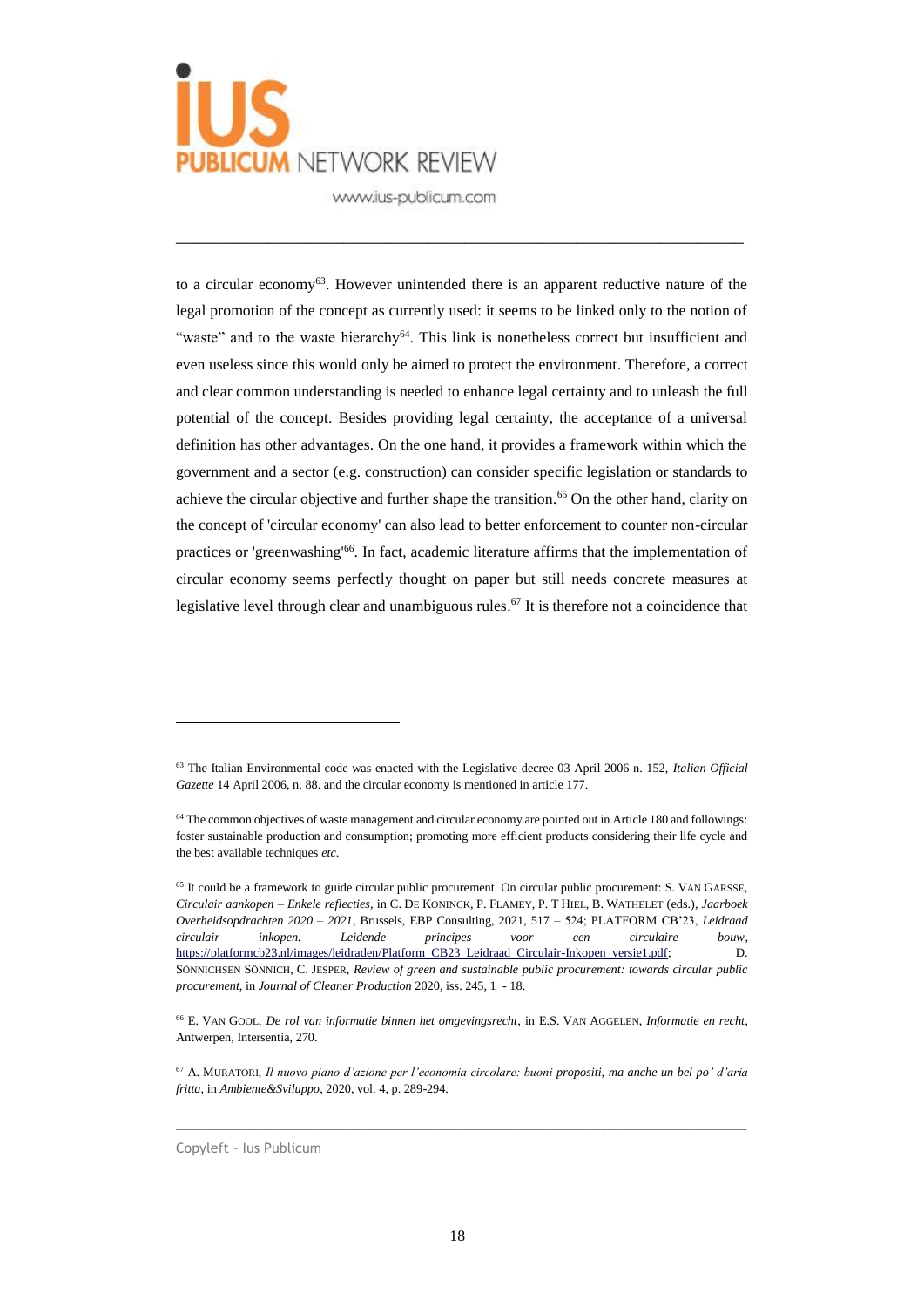

the lack of common understanding and a clear definition<sup>68</sup> has been criticized by scholars<sup>69</sup> and demonstrated by stakeholders.<sup>70</sup>

\_\_\_\_\_\_\_\_\_\_\_\_\_\_\_\_\_\_\_\_\_\_\_\_\_\_\_\_\_\_\_\_\_\_\_\_\_\_\_\_\_\_\_\_\_\_\_\_\_\_\_\_\_\_\_\_\_\_\_\_\_

#### **4.2** *The core elements of a circular economy*

In order to shape a more universal definition, it is necessary to look for the different elements that actually characterise the circular economy. To this end, this contribution draws heavily on the insights already gained by KIRCHHERR et al. in their 2017 study analysing 114 (95 unique) definitions of a circular economy.

A first element concerns the systemic and holistic character of the transition to a circular economy. The transition acts on different levels: the micro (product), meso (industrial parks, demand systems) and macro level (city, region, country,...).<sup>71</sup> In addition, the circular economy also involves a paradigm shift.<sup>72</sup> The pursuit of a circular economy

 $\_$  , and the set of the set of the set of the set of the set of the set of the set of the set of the set of the set of the set of the set of the set of the set of the set of the set of the set of the set of the set of th

Copyleft – Ius Publicum

<sup>68</sup> Providing a legal definition of the concept of circular economy would represent a boost for a whole new "Circular State" unlike the models of the past. F. DE LEONARDIS, *Economia circolare: saggio sui suoi tre diversi aspetti giuridici. Verso uno stato circolare?*, in *Dir. Amm.*, 2017 vol. 1, 40; M. COCCONI, *Circular economy and environmental sustainability*, *AmbienteDiritto*, 2020, vol. 3, p. 225-247; A. MURATORI, *Il nuovo piano d'azione per l'economia circolare: buoni propositi, ma anche un bel po' d'aria fritta*, *Ambiente&Sviluppo*, 2020, vol. 4, p. 289- 294; S. ANTONIAZZI, *Transition to the Circular Economy and Services of Economic General Interest: An Overview of the Issue*, in *Federalismi*, 7, 2021, p. 1-21.

<sup>69</sup> A. VAN VAERENBERGH, F. LEYMAN, *"Product als dienst"-overeenkomsten, een stap in de richting van een circulaire economie*, *MER* 2019, afl. 1, 21; J. KIRCHHERR, D. REIKE, M. HEKKERT, *Conceptualizing the circular economy: An analysis of 114 definitions*, in *Resources, Conservation & Recycling* 2017, afl. 127, 221 – 232.

<sup>70</sup> Within his PhD research, Jonas Voorter also conducted semi-structured interviews with stakeholders from the Belgian construction sector. It became apparent that they all defined circular economy in another way.

<sup>71</sup> K. ANASTASIADES,J. BLOM, M.BUYLE, A. AUDENAERT, *Translating the circular economy to bridge construction: Lessons learnt from a critical literature review*, in *Renewable and Sustainable Energy Reviews* 2020, afl. 117, 2.

<sup>72</sup> V. PRIETO-SANDOVAL, C. JACA, M. ORMAZABAL, *Towards a consensus on the circular economy*, in *Journal of Cleaner Production* 2018, afl. 179, 605.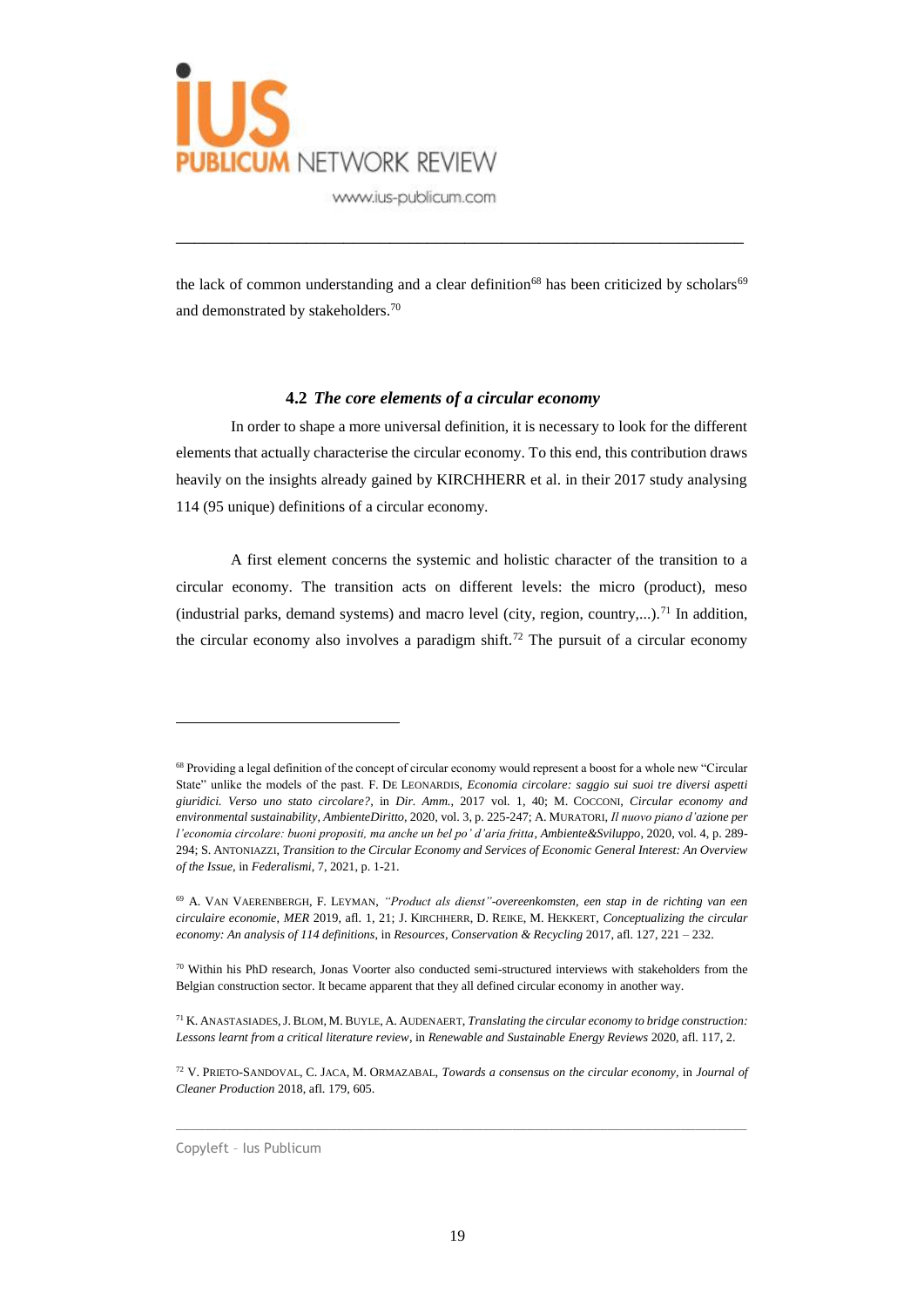

presupposes a fundamental change in our society.<sup>73</sup> The scientific literature confirms this vision.<sup>74</sup>

\_\_\_\_\_\_\_\_\_\_\_\_\_\_\_\_\_\_\_\_\_\_\_\_\_\_\_\_\_\_\_\_\_\_\_\_\_\_\_\_\_\_\_\_\_\_\_\_\_\_\_\_\_\_\_\_\_\_\_\_\_

A second element concerns the strategies to be used to achieve the circular economy. The strategies to be used can be represented according to a so-called "R-framework". In their contribution, the authors refer to the 4R framework that, for example, underlies the European Waste Framework Directive and consists of 'Reduce', 'Reuse', 'Recycle' and 'Recover'.<sup>75</sup> These strategies are also part of a hierarchy where 'Reduce' is the best choice from a circular perspective and 'Recover' is the least good.<sup>76</sup> Besides the 4R framework, there is also a 3R framework ('Reduce', 'Reuse' and 'Recycle')<sup>77</sup> and even a 6R and 9R framework: 1) 'Refuse',

<sup>75</sup> *Id.*

 $\overline{a}$ 

 $\_$  , and the set of the set of the set of the set of the set of the set of the set of the set of the set of the set of the set of the set of the set of the set of the set of the set of the set of the set of the set of th

<sup>73</sup> N. VAN BUREN, M. DEMMERS, R. VAN DER HEIJDEN, F. WITLOX, *Towards a circular economy: The role of Dutch logistics industries and governments*, in *Sustainability* 2016, afl. 8, 5.

<sup>74</sup> P. JONES, R. BROWN, *Approaches to the circular economy* in H. KAUFMANN, M. PANNI (eds.), *Handbook of research on contemporary consumerism*, Pennsylvania (USA), IGI Global, 2019, 75; B. VERHEYE, *Toekomst van de circulaire vastgoedeconomie*, *TPR* 2019, afl. 1, 113; B. MOULIGNEAU, A. VAN PELT, *De Vlaamse aanpak van de transitie naar een circulaire economie*, *MER* 2019, afl. 1, 4; M. ESPOSITO, T. TSE, K. SOUFANI, *Introducing a circular economy: new thinking with new managerial and policy implications*, in *California Management Review* 2018, 2; A. SACCHI HOMRICH, G. GALVAO, L. GAMBOA ABADIA, M. M. CARVALHO, *The circular economy umbrella: Trends and gaps on integrating pathways*, in *Journal of Cleaner Production* 2018, afl. 175, 526; D.REIKE, W.J.V., VERMEULEN, S. WITJES, *The circular economy: new or refurbished as CE 3.0? – Exploring controversies in the conceptualization of the circular economy through a focus on history and resource value retention options*, *Resources, Conservation & Recycling* 2018, afl. 135, 259; V. PRIETO-SANDOVAL, C. JACA, M. ORMAZABAL, *Towards a consensus on the circular economy*, *Journal of Cleaner Production* 2018, afl. 179, 605; KIRCHHERR ET AL., *supra* note 20.; M. LIEDER, A. RASHID, *Towards circular economy implementation: a comprehensive review in context of manufacturing industry*, in *Journal of Cleaner Production* 2016, afl. 115, 37; A. MURRAY, K. SKENE, K. HAYNES, *The circular economy: an interdisciplinary exploration of the concept and application in a global context*, in *Journal of Business Ethics* 2015, afl. 140, 373.

<sup>76</sup> Ibid. This hierarchy is not absolute. For example: article 4, 2. Directive 2008/98/EG which explicitly mentions the possibility to derogate from this hierarchy. See concerning cement: J.M. ALLWOOD, *Squaring the circular economy: the role of recycling within a hierarchy of material management strategies* in E. WORRELL, M.A. REUTER (eds.), *Handbook of recycling*, Amsterdam, Elsevier, 2014, 468.

<sup>77</sup> This is, for example, part of the Chinese law to promote circular economy: K. ANASTASIADES,J. BLOM, M.BUYLE, A. AUDENAERT, *Translating the circular economy to bridge construction: Lessons learnt from a critical literature review*, in *Renewable and Sustainable Energy Reviews* 2020, afl. 117, 2.

Copyleft – Ius Publicum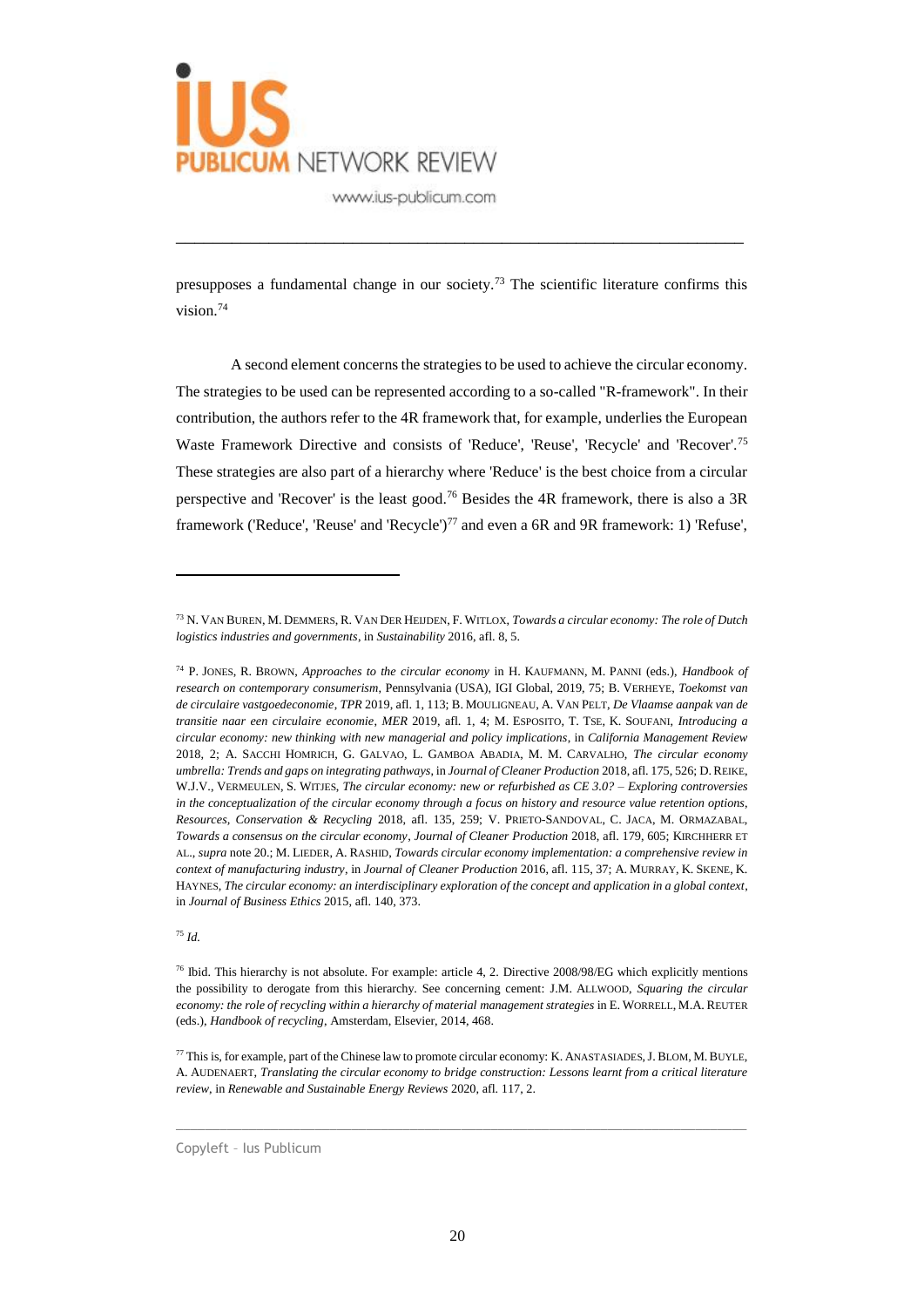

2) 'Reduce', 3) 'Reuse', 4) 'Repair', 5) 'Refurbish', 6) 'Remanufacture', 7) 'Repurpose', 8) 'Recycle' and 9) 'Recover' (energy).<sup>78</sup> So far, 38 different 're-words' have been found in the literature on circular economy.<sup>79</sup> These 38 words can all be fitted into the 4R framework in one way or another.<sup>80</sup> The strength of the framework is that it assumes a hierarchy.<sup>81</sup> After all, from a circular point of view, 'Reduce' is in principle much more interesting than recycling materials.<sup>82</sup> In addition, the different 're-words' can cover different charges<sup>83</sup>, leaving enough room for technological innovations or socio-economic developments.<sup>84</sup>

\_\_\_\_\_\_\_\_\_\_\_\_\_\_\_\_\_\_\_\_\_\_\_\_\_\_\_\_\_\_\_\_\_\_\_\_\_\_\_\_\_\_\_\_\_\_\_\_\_\_\_\_\_\_\_\_\_\_\_\_\_

 $\_$  , and the set of the set of the set of the set of the set of the set of the set of the set of the set of the set of the set of the set of the set of the set of the set of the set of the set of the set of the set of th

<sup>78</sup> N. VAN BUREN, M. DEMMERS, R. VAN DER HEIJDEN, F. WITLOX, *Towards a circular economy: The role of Dutch logistics industries and governments*, in *Sustainability* 2016, afl. 8, 3.

<sup>79</sup> D. REIKE, W.J.V., VERMEULEN, S. WITJES, *The circular economy: new or refurbished as CE 3.0? – Exploring controversies in the conceptualization of the circular economy through a focus on history and resource value retention options*, in *Resources, Conservation & Recycling* 2018, afl. 135, 253.

<sup>80</sup> K. ANASTASIADES,J. BLOM, M.BUYLE, A. AUDENAERT, *Translating the circular economy to bridge construction: Lessons learnt from a critical literature review*, in *Renewable and Sustainable Energy Reviews* 2020, afl. 117, 2. KIRCHHERR et al. also prefer this framework.

<sup>81</sup> D. REIKE, W.J.V., VERMEULEN, S. WITJES, *The circular economy: new or refurbished as CE 3.0? – Exploring controversies in the conceptualization of the circular economy through a focus on history and resource value retention options*, in *Resources, Conservation & Recycling* 2018, afl. 135, 253; KIRCHHERR et al., *supra* note 20. N. VAN BUREN, M. DEMMERS, R. VAN DER HEIJDEN, F. WITLOX, *Towards a circular economy: The role of Dutch logistics industries and governments*, in *Sustainability* 2016, afl. 8, 3.

<sup>82</sup> For example: article 4, §3, 1° Decree of 23rd December 2011 on the sustainable management of material cycles and waste, *Belgian Official Gazette* 28 February 2012, 12.943. In specific cases, it could be more interesting to recycle instead of reusing products. 'Reuse' and/or 'Recycling' will not always lead to desirable results: W. HAAS, F. KRAUSMANN, D. WIEDENHOFER, C. LAUK, A. MAYER, *Spaceship earth's odyssey to a circular economy – a century long perspective*, in *Resources, Conservation & Recycling* 2020, afl. 163, 2.

<sup>83</sup> J.M. ALLWOOD, *Squaring the circular economy: the role of recycling within a hierarchy of material management strategies*, in E. WORRELL, M.A. REUTER (eds.), *Handbook of recycling*, Amsterdam, Elsevier, 2014, 445 – 477. This article mentions 'reduce', 'reuse' and 'recycle'.

<sup>84</sup> R. MERLI, M. PREZIOSI, A. ACAMPORA, *How do scholars approach the circular economy? A systematic literature review*, in *Journal of Cleaner Production* 2018, afl. 178, 704 -705.

Copyleft – Ius Publicum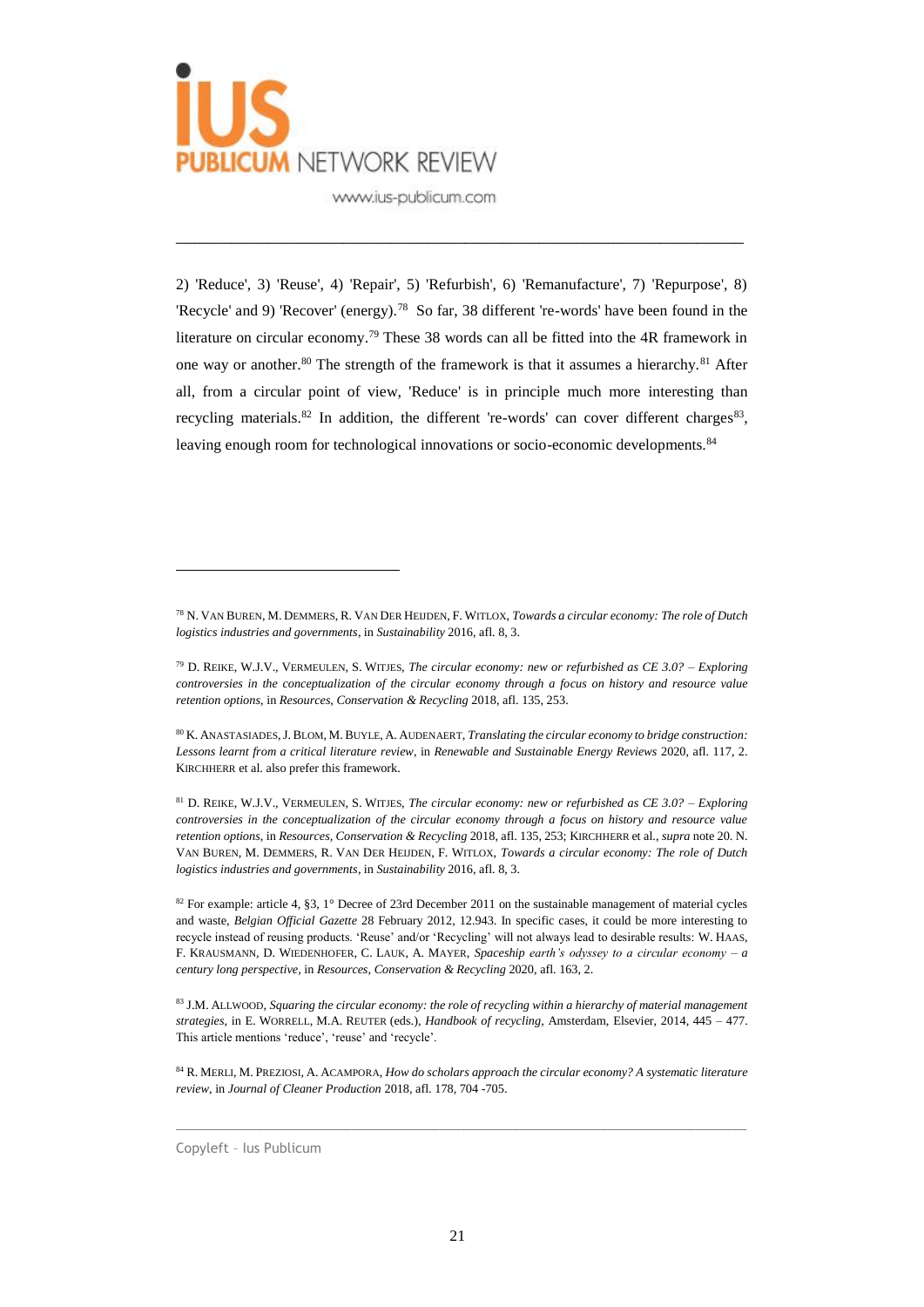

A third point for discussion is who will have to help shape the circular economy. In the first instance, one immediately thinks of companies that can accelerate the circular economy with their business models and innovations.<sup>85</sup> In addition to these business models, however, consumers also have an important role to play.<sup>86</sup> After all, if we fail to take consumer behaviour into account, a kind of 'rebound effect' may arise. Companies that achieve (economic and ecological) efficiency gains in the creation of circular products will see their production costs fall, which will also reduce the cost price of these products. Lower prices will lead to higher consumption levels if consumption patterns are not adjusted as part of the transition to a circular economy. In this way, increased economic efficiency cancels out ecological gains.<sup>87</sup> This is an important point that also confirms the holistic nature of the transition.

\_\_\_\_\_\_\_\_\_\_\_\_\_\_\_\_\_\_\_\_\_\_\_\_\_\_\_\_\_\_\_\_\_\_\_\_\_\_\_\_\_\_\_\_\_\_\_\_\_\_\_\_\_\_\_\_\_\_\_\_\_

The transition to the circular economy represents a possible path to a more sustainable society. Sustainability has both an economic, ecological and social component.<sup>88</sup>

 $\_$  , and the set of the set of the set of the set of the set of the set of the set of the set of the set of the set of the set of the set of the set of the set of the set of the set of the set of the set of the set of th

Copyleft – Ius Publicum

<sup>85</sup> T. LAHTI, J. WINCENT, V. PARIDA, *A definition and theoretical review of the circular economy, value creation, and sustainable business models: where are we now and where should research move in the future?,* in *Sustainability* 2018, afl. 8, 1 -19. M. LEWANDOWSKI, *Designing the business models for circular economy – towards the conceptual framework*, in *Sustainability* 2016, vol. 8, afl. 1, 1 – 28. See in a critical way: T. ZINK EN R. GEYER, *Circular economy rebound*, in *Journal of Industrial Ecology* 2017, vol. 21, afl. 3, 593 – 602.

<sup>86</sup> For example: P. JONES, R. BROWN, *Approaches to the circular economy*, in H. KAUFMANN, M. PANNI (eds.), *Handbook of research on contemporary consumerism*, Pennsylvania (USA), IGI Global, 2019, 75; J. KIRCHHERR, D. REIKE, M. HEKKERT, *Conceptualizing the circular economy: An analysis of 114 definitions*, in *Resources, Conservation & Recycling* 2017, afl. 127, 228; N. VAN BUREN, M. DEMMERS, R. VAN DER HEIJDEN, F. WITLOX, *Towards a circular economy: The role of Dutch logistics industries and governments*, in *Sustainability* 2016, afl. 8,  $2.5$ 

<sup>87</sup> J. KORHONEN, A. HONKASALO, J. SEPPÄLÄ, *Circular Economy: the concept and its limitations*, in *Ecological Economics* 2018, afl. 143, 43. Further reading: T. ZINK, R. GEYER, *Circular economy rebound*, in *Journal of Industrial Ecology* 2017, vol. 21, afl. 3, 593 – 602. T. ZINK and R. GEYER also point to the risk that secondary products will not replace primary materials and, instead, establish a whole new market. This can also hamper the environmental ambitions of a circular economy. See as well: D. MASI, S. DAY, J. GODSELL, *Supply chain configurations in the circular economy: a systematic literature review*, in *Sustainability* 2017, afl. 9, 1 and 15.

<sup>88</sup> J. KIRCHHERR, D. REIKE, M. HEKKERT, *Conceptualizing the circular economy: An analysis of 114 definitions*, in *Resources, Conservation & Recycling* 2017, afl. 127, 224.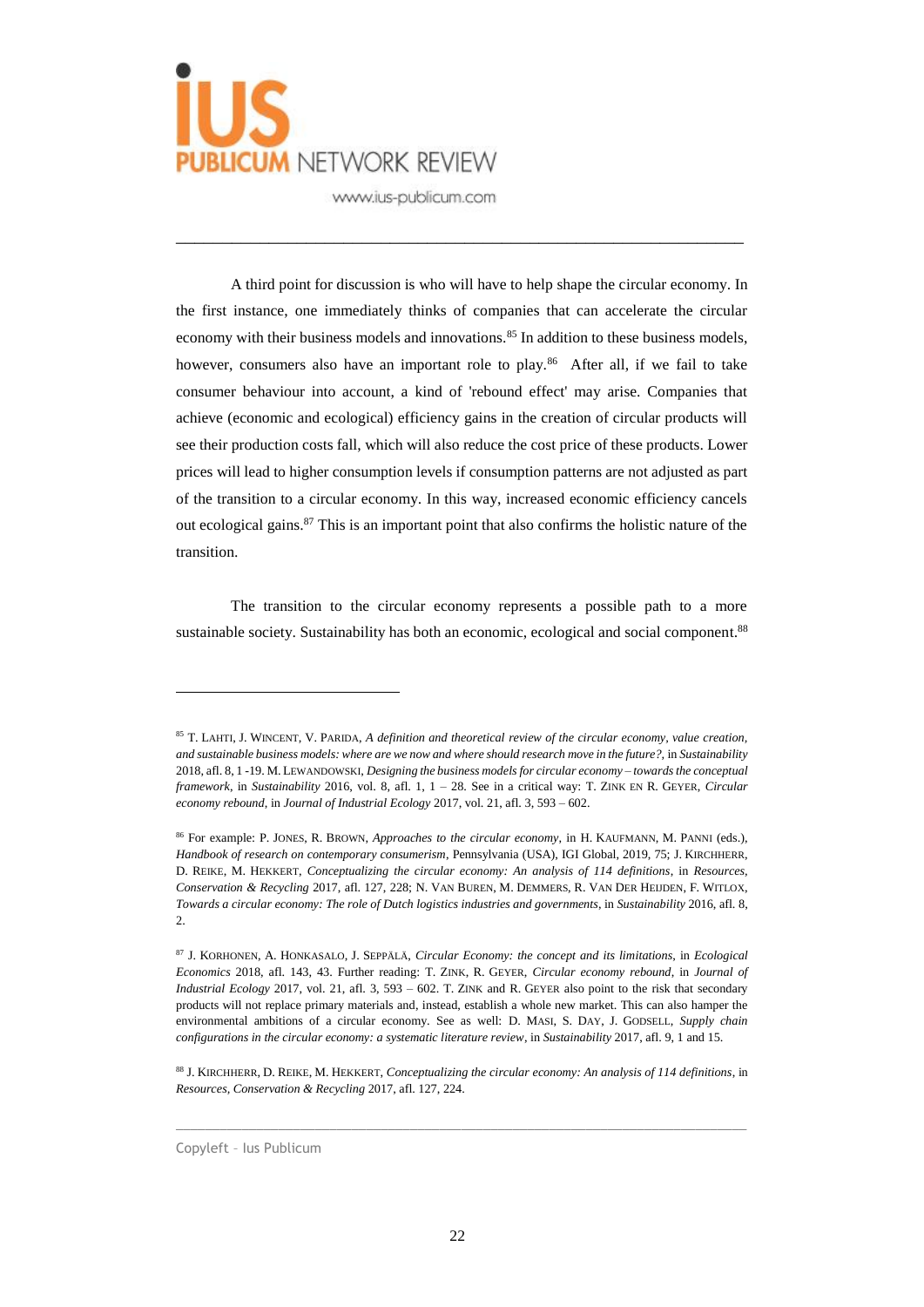

The link between sustainability and the circular economy can be approached in different ways. Geissdoerfer et al. establish in their research that the link can be seen as conditional, beneficial or as a trade-off. They conclude, rightly so, that the link is rather beneficial in nature. More specifically, they refer to the subgroup relationship ('subset') in which the circular economy is one of the possible solutions for creating a sustainable system (see table below). They come to this conclusion because the current definition and research on the circular economy focuses mainly on the economic aspect, oversimplifies the ecological aspect and (completely) leaves out the social aspect. $89$  Considering the sustainable development goals<sup>90</sup> - and the fact that the circular economy does not address all formulated sustainability goals - the choice for the subgroup relationship can be confirmed.

\_\_\_\_\_\_\_\_\_\_\_\_\_\_\_\_\_\_\_\_\_\_\_\_\_\_\_\_\_\_\_\_\_\_\_\_\_\_\_\_\_\_\_\_\_\_\_\_\_\_\_\_\_\_\_\_\_\_\_\_\_

| General<br>direction | Type of relationship                                 | Short description Circularity/closed loop systems are seen as                                                     | Examples in literature Graphical                                                                                                                           | representation      |
|----------------------|------------------------------------------------------|-------------------------------------------------------------------------------------------------------------------|------------------------------------------------------------------------------------------------------------------------------------------------------------|---------------------|
| Conditional          | Conditional relation                                 | One of the conditions for a sustainable system                                                                    | Läpple, 2007<br>Rashid et al., 2013                                                                                                                        | $A \rightarrow B$   |
|                      | Strong conditional relation                          | The main solution for a transformation to a sustainable system                                                    | Bakker et al., 2014<br>EMF, 2013b<br><b>UNEP, 2006</b>                                                                                                     | A⇒B                 |
|                      | Necessary but not sufficient<br>conditional relation | A necessary but not sufficient condition for a sustainable system                                                 | Nakajima, 2000                                                                                                                                             |                     |
| <b>Beneficial</b>    | Beneficial relationship                              | Beneficial in terms of sustainability, without referring to condition-ality or European<br>alternative approaches | Commission, 2014                                                                                                                                           | $+A \rightarrow +B$ |
|                      | Subset relation (structured and<br>unstructured)     | One among several solutions for fostering a sustainable system                                                    | Allwood et al., 2012<br>Bocken et al., 2014<br>Evans et al., 2009<br>Garetti and Taisch.<br>2012<br>Seliger, 2007<br>Weissbrod and<br><b>Bocken</b> , 2017 |                     |
|                      | Degree relation                                      | Yielding a degree of sustainability with other concepts being more and/or OECD, 2009<br>less sustainable          |                                                                                                                                                            |                     |
| Trade-off            | Cost-benefit/trade-off relation                      | Having costs and benefits in regard to sustainability, which can also lead to Allwood, 2014<br>negative outcomes  | Andersen, 2007                                                                                                                                             |                     |
|                      | Selective relation                                   | Fostering certain aspects of sustainability but lacking others                                                    | Murray et al., 2015                                                                                                                                        |                     |

 $\_$  , and the set of the set of the set of the set of the set of the set of the set of the set of the set of the set of the set of the set of the set of the set of the set of the set of the set of the set of the set of th

<sup>90</sup> *Supra* footnote 4.

 $\overline{a}$ 

Copyleft – Ius Publicum

<sup>&</sup>lt;sup>89</sup> In the proposed holistic approach, there is time and also a need for equal opportunities for research on the economical, ecological or societal aspect of sustainability.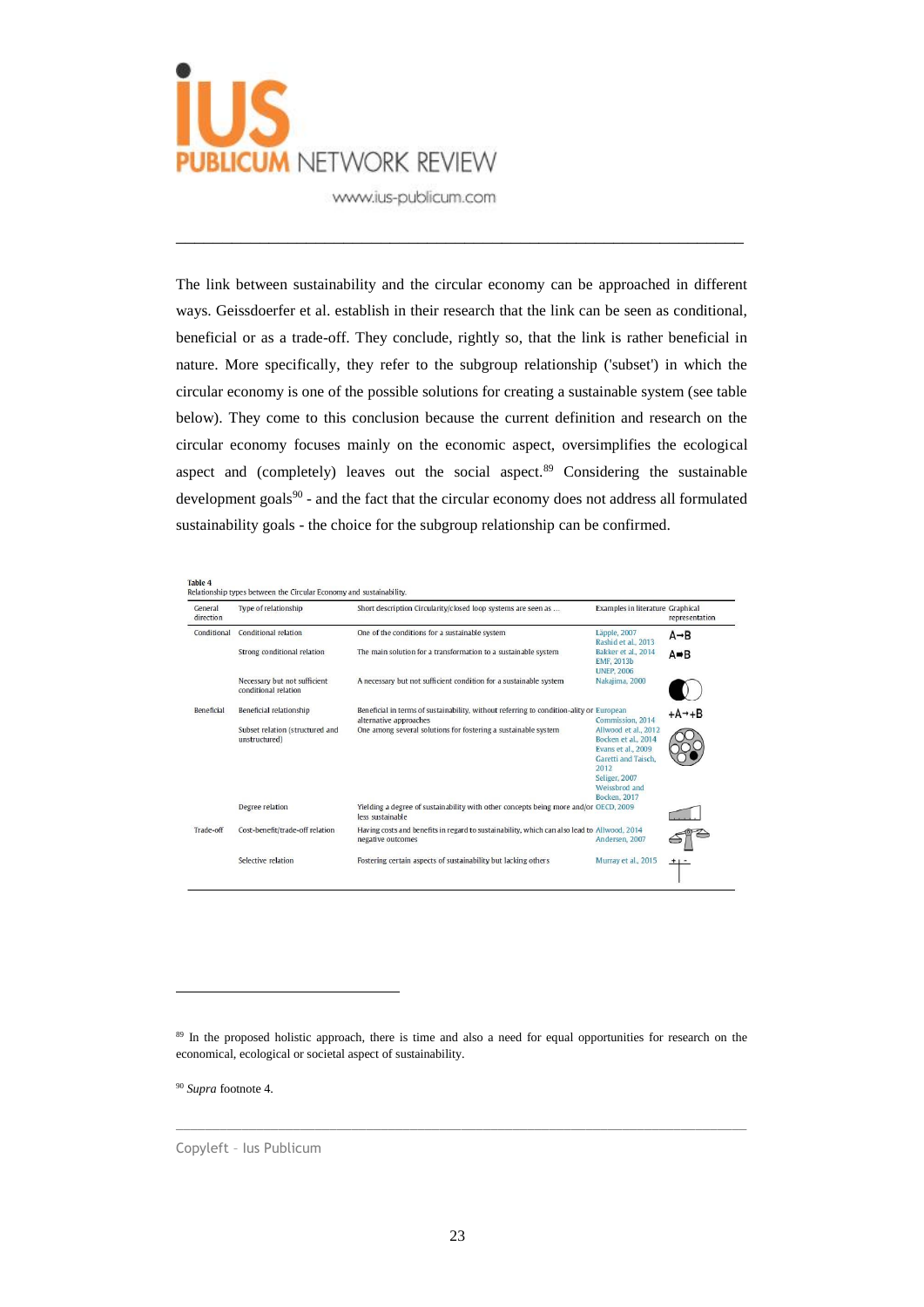

Picture 2: Possible relations between circular economy and sustainability<sup>91</sup>

Sustainable development is essentially about *people, profit and planet*. <sup>92</sup> In addition to these ecological, economic and social dimensions, Kirchherr et al. also add a time aspect in their search for a definition. After all, the Brundtland report explicitly states that "*humanity*  has the ability to make development sustainable to ensure that it meets the needs of the *present without compromising the ability of future generations to meet their own needs*." (own emphasis).<sup>93</sup> This intergenerational addition is welcomed and will be included in the proposal for a universal description that will be the subject of the next section.

\_\_\_\_\_\_\_\_\_\_\_\_\_\_\_\_\_\_\_\_\_\_\_\_\_\_\_\_\_\_\_\_\_\_\_\_\_\_\_\_\_\_\_\_\_\_\_\_\_\_\_\_\_\_\_\_\_\_\_\_\_

#### *2° Proposing a universal characterization*

The preceding section makes it clear that there are various elements that characterise the circular economy. It is therefore desirable to provide a description that encompasses the core of the circular economy. This universal description will at certain points deliberately remain vague in order to leave room for new insights and trends. Any further research or legislative initiative may focus on specific parts of the circular economy, such as for example the business models, the consumption behaviour, the system change, etc. If a stakeholder specifically identifies the specific point of the universal description of the circular economy he/she is working on, the focus points of the transition towards a circular economy can be crystallised and the current confusion ('confused concept') surrounding the concept will

 $\_$  , and the set of the set of the set of the set of the set of the set of the set of the set of the set of the set of the set of the set of the set of the set of the set of the set of the set of the set of the set of th

<sup>91</sup> M. GEISSDOERFER, P. SAVAGET, N. M.P. BOCKEN, E.J. HULTINK, *The circular economy – A new sustainability paradigm*, in *Journal of Cleaner Production* 2017, afl. 143, 766.

<sup>92</sup> K. ANASTASIADES,J. BLOM, M.BUYLE, A. AUDENAERT, *Translating the circular economy to bridge construction: Lessons learnt from a critical literature review*, in *Renewable and Sustainable Energy Reviews* 2020, afl. 117, 2.

<sup>93</sup> Report of the World Commission on Environment and Development "Our Common Future", 1987, [https://sustainabledevelopment.un.org/content/documents/5987our-common-future.pdf,](https://sustainabledevelopment.un.org/content/documents/5987our-common-future.pdf) rnr. 27; J. KIRCHHERR, D. REIKE, M. HEKKERT, *Conceptualizing the circular economy: An analysis of 114 definitions*, in *Resources, Conservation & Recycling* 2017, Afl. 127, 224.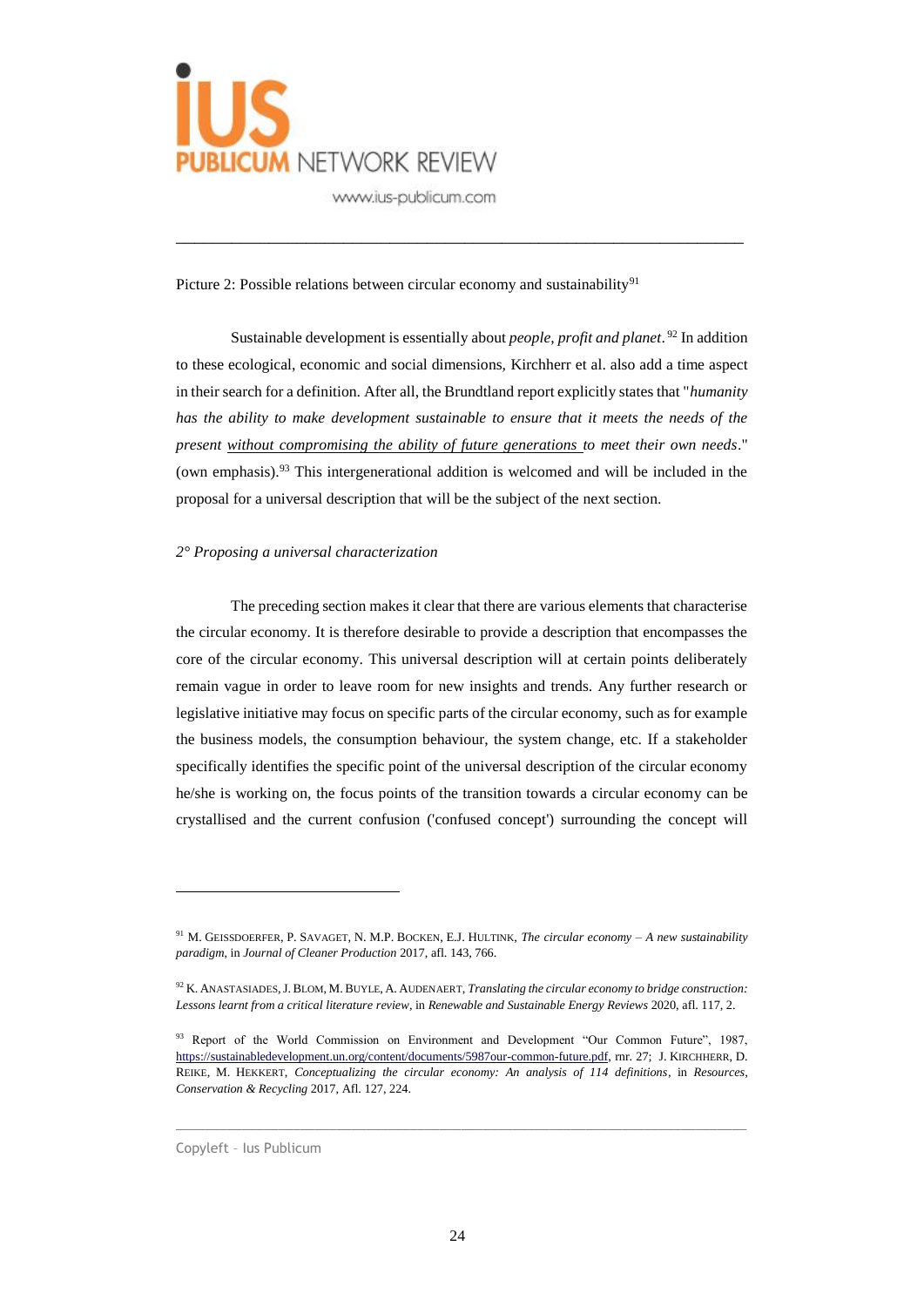

slowly disappear. In this way, we will take a further step towards leaving the 'validity challenge period' behind us.<sup>94</sup>

\_\_\_\_\_\_\_\_\_\_\_\_\_\_\_\_\_\_\_\_\_\_\_\_\_\_\_\_\_\_\_\_\_\_\_\_\_\_\_\_\_\_\_\_\_\_\_\_\_\_\_\_\_\_\_\_\_\_\_\_\_

Eventually, Kirchherr et al. propose the following definition:

*"A circular economy describes an economic system that is based on business models which replace the 'end-of-life' concept with reducing, alternatively reusing and recovering materials in production/distribution and consumption processes, thus operating at the micro level (products, companies, consumers), meso level (eco-industrial parks) and macro level (city, region, nation and beyond), with the aim to accomplish sustainable development, which implies creating environmental quality, economic prosperity and social equity, to the benefit of current and future generations."*<sup>95</sup>

In addition, a large number of different definitions and descriptions were found in the literature. Considering the elements examined above, one other definition stands out:

*"The circular economy is an economic system that represents a change of paradigm in the way that human society is interrelated with nature and aims to prevent the depletion of resources, close energy and materials loops, and facilitate sustainable development through its implementation at the micro (enterprises and consumers), meso (economic agents integrated in symbiosis) and macro (city, regions and governments) levels. Attaining this* 

 $\_$  , and the set of the set of the set of the set of the set of the set of the set of the set of the set of the set of the set of the set of the set of the set of the set of the set of the set of the set of the set of th

Copyleft – Ius Publicum

<sup>94</sup> *Supra* number 8. Also: R. MERLI, M. PREZIOSI, A. ACAMPORA, *How do scholars approach the circular economy? A systematic literature review*, in *Journal of Cleaner Production* 2018, afl. 178, 704 -705. MERLI et al. confirm in this article that the concept 'circular economy' is still in the validity challenge period.

<sup>95</sup> J. KIRCHHERR, D. REIKE, M. HEKKERT, *Conceptualizing the circular economy: An analysis of 114 definitions*, in *Resources, Conservation & Recycling* 2017, afl. 127, 224 - 225.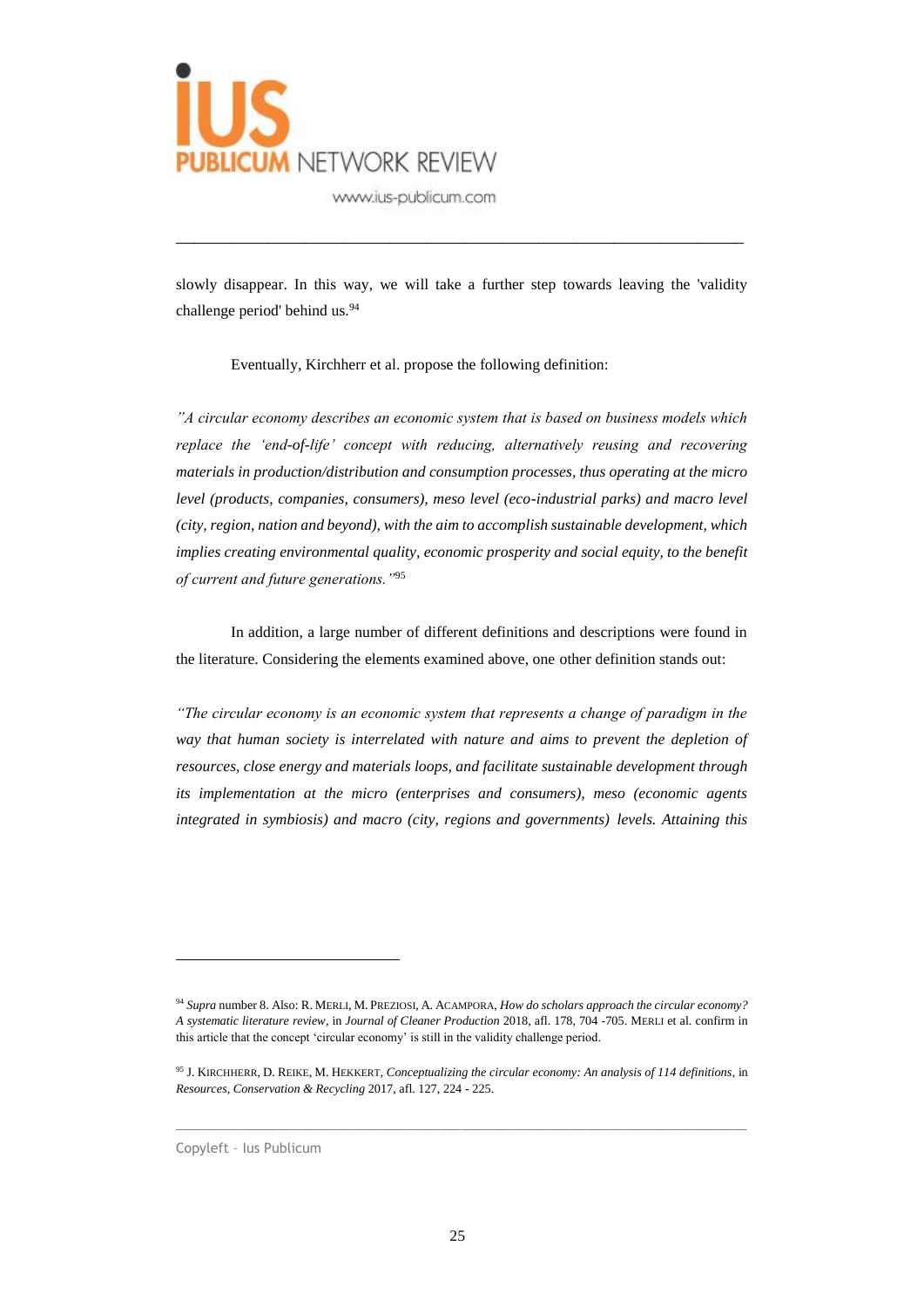

*circular model requires cyclical and regenerative environmental innovations in the way society legislates, produces and consumes.*" 96

\_\_\_\_\_\_\_\_\_\_\_\_\_\_\_\_\_\_\_\_\_\_\_\_\_\_\_\_\_\_\_\_\_\_\_\_\_\_\_\_\_\_\_\_\_\_\_\_\_\_\_\_\_\_\_\_\_\_\_\_\_

This definition is particularly interesting because it strongly(more) emphasises the system perspective, which should be a necessary element in any description of a circular economy (Supra).

When the strengths of the above-mentioned definitions are combined, a comprehensive description (definition sensu latissimo) of a circular economy emerges:

"*The circular economy is an economic system that represents a change of paradigm in the way that human society (business models and consumer behaviour) is interrelated with nature and aims to replace the 'end-of-life' concept with reducing, alternatively reusing, recycling and recovering resources, energy and materials, thus operating at the micro level (products, companies, consumers), meso level (eco-industrial parks) and macro level (city, region, nation and beyond), in order to accomplish sustainable development, which implies creating environmental quality, economic prosperity and social equity, to the benefit of current and future generations.*"

#### **5. CONCLUSION**

Our society is evolving. Today, there is much greater interest in elements such as the climate, the scarcity of earthly resources, our focus on consumption, etc. The transition to a circular economy is seen as an opportunity to make our society more sustainable.

 $\_$  , and the set of the set of the set of the set of the set of the set of the set of the set of the set of the set of the set of the set of the set of the set of the set of the set of the set of the set of the set of th

<sup>96</sup> V. PRIETO-SANDOVAL, C. JACA, M. ORMAZABAL, *Towards a consensus on the circular economy*, in *Journal of Cleaner Production* 2018, afl. 179, 610.

Copyleft – Ius Publicum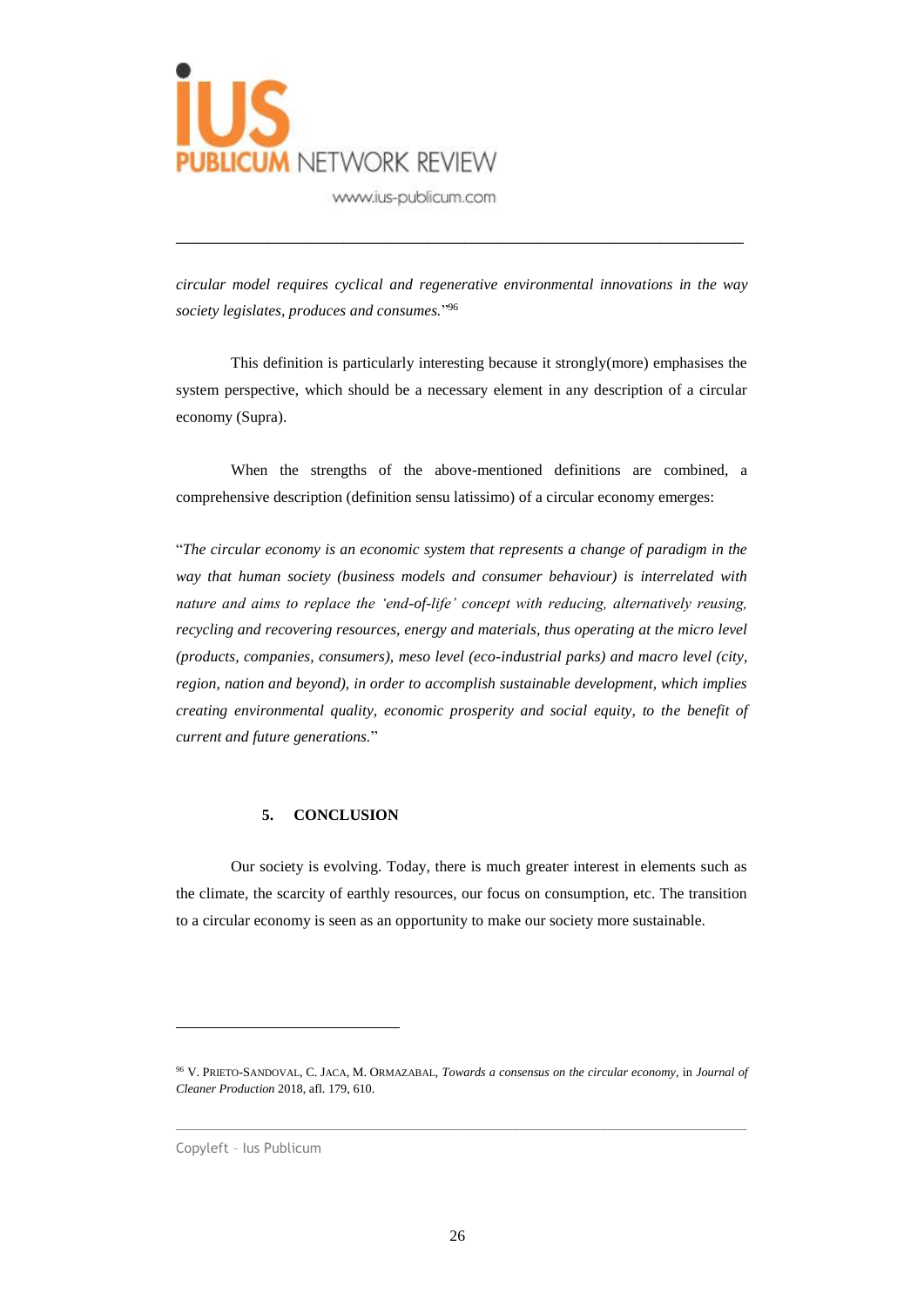

As explained the term 'circular economy' is an umbrella term that, given this qualification, has a fixed development trajectory. It is important that clarity is provided in due course so that the life of the circular economy concept does not come to an untimely end.

\_\_\_\_\_\_\_\_\_\_\_\_\_\_\_\_\_\_\_\_\_\_\_\_\_\_\_\_\_\_\_\_\_\_\_\_\_\_\_\_\_\_\_\_\_\_\_\_\_\_\_\_\_\_\_\_\_\_\_\_\_

Some authors have suggested that the concept of "circular economy" is an essentially contested one, which would make it very difficult or even impossible to provide a definition. In this article, however, it is argued that the circular economy does not meet at least one of the conditions for application.

Since it is clear that working out a definition *sensu latissimo* is a possibility, it is interesting to look for the constitutive elements for this definition of a circular economy. Especially the earlier work of Kirchherr is a great source of inspiration here. Ultimately, this contribution proposes a universal definition that is very much in line with Kirchherr's proposal, but with a somewhat stronger focus on the (social) paradigm shift that the transition to a circular economy presupposes.

A definition *sensu latissimo* is, looking at the earlier observation concerning the qualification of the circular economy as an umbrella term, in our view also useful, desirable and plausible in the light of the principle of legal certainty.

The (legal) transition to a circular economy will increase in importance in the coming years. With an adequate and universal description, policymakers, but also entrepreneurs and consumers, can work to further integrate and apply the concept. It forms an ideal but also necessary starting point to give the transition to a circular economy an extra boost and to avoid the concept eventually collapsing and becoming bogged down in good intentions.

*Abstract. The transition to a circular economy is a systemic change that has gained considerable attention in the past few years. It has as a main purpose the replacement of the current linear economy (take – make – waste), and its enormous repercussions on society,* 

 $\_$  , and the set of the set of the set of the set of the set of the set of the set of the set of the set of the set of the set of the set of the set of the set of the set of the set of the set of the set of the set of th

Copyleft – Ius Publicum